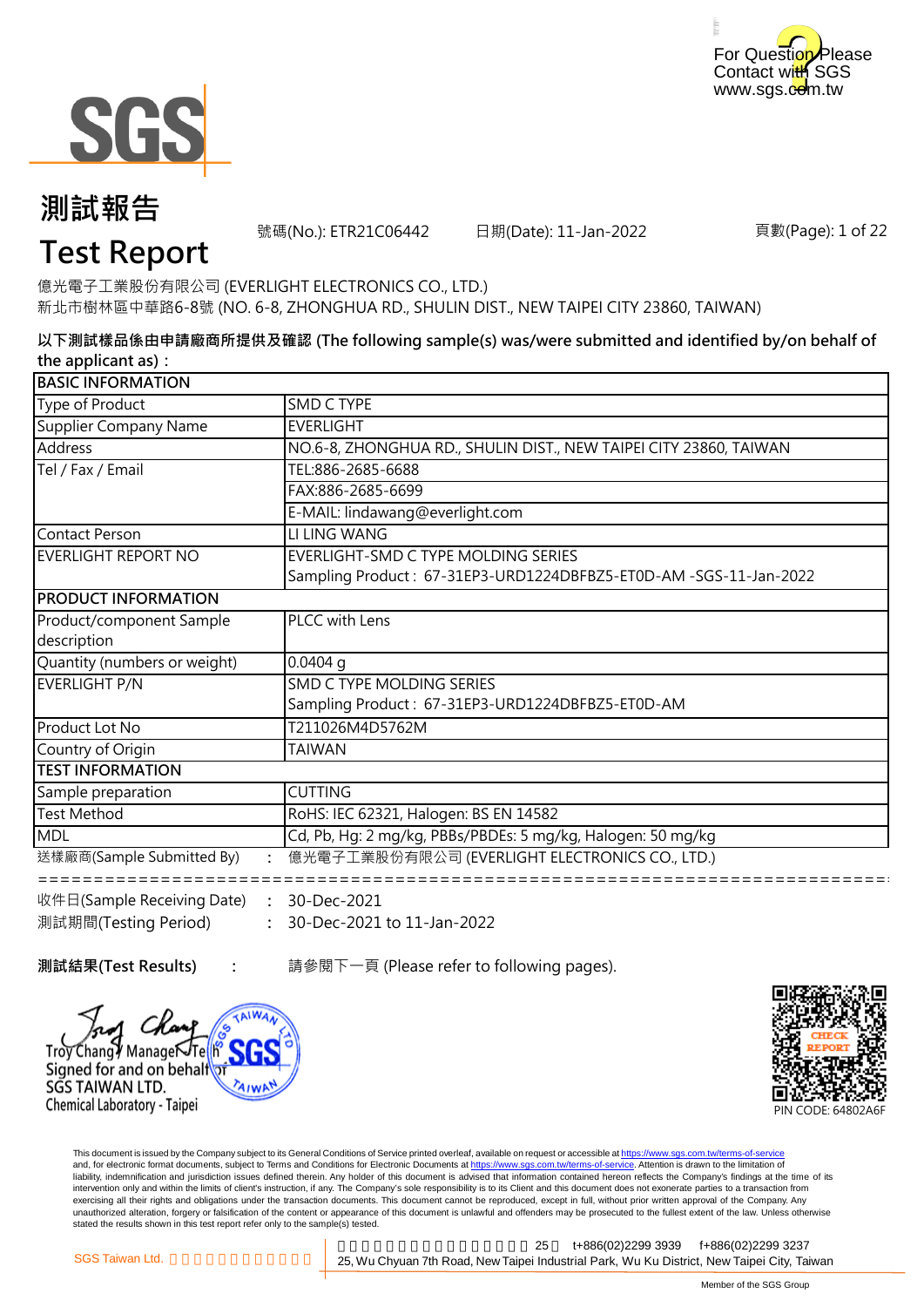

號碼(No.): ETR21C06442 日期(Date): 11-Jan-2022 頁數(Page): 2 of 22

### 億光電子工業股份有限公司 (EVERLIGHT ELECTRONICS CO., LTD.) 新北市樹林區中華路6-8號 (NO. 6-8, ZHONGHUA RD., SHULIN DIST., NEW TAIPEI CITY 23860, TAIWAN)

- **測試需求(Test Requested)**
- **:** (1) 依據客戶指定,參考RoHS 2011/65/EU Annex II及其修訂指令(EU) 2015/863測試鎘、 鉛、汞、六價鉻、多溴聯苯、多溴聯苯醚, DBP, BBP, DEHP, DIBP。 (As specified by client, with reference to RoHS 2011/65/EU Annex II and amending Directive (EU) 2015/863 to determine Cadmium, Lead, Mercury, Cr(VI), PBBs, PBDEs, DBP, BBP, DEHP, DIBP contents in the submitted sample(s).)
	- (2) 依據客戶指定,測試 PAHs 及其他測項。 (As specified by client, to test PAHs and other item(s).)
- **:** (1) 根據客戶所提供的樣品,其鎘、鉛、汞、六價鉻、多溴聯苯、多溴聯苯醚, DBP, BBP, **結 論(Conclusion)** DEHP, DIBP的測試結果符合RoHS 2011/65/EU Annex II暨其修訂指令(EU) 2015/863之 限值要求。 (Based on the performed tests on submitted sample(s), the test results of Cadmium, Lead, Mercury, Cr(VI), PBBs, PBDEs, DBP, BBP, DEHP, DIBP comply with the limits as set by RoHS Directive (EU) 2015/863 amending Annex II to Directive 2011/65/EU.)
	- (2) 根據客戶所提供的樣品,多環芳香烴測試結果符合德國產品安全委員會(AfPS) GS PAHs 第 3 類 「其它產品」之限值要求。(Based upon the performed tests on the submitted sample(s), the test results of PAHs (15 items) comply with the limits of PAHs requirement (Category 3)「Other consumer products」 as set by German Committee on Product Safety (AfPS) GS PAHs.)

### **測試部位敘述 (Test Part Description)**

| No.1 | 本體 (BODY) |
|------|-----------|
|------|-----------|

- No.2 **:** 銀色金屬接腳鍍層 (PLATING LAYER OF SILVER COLORED METAL PIN)
- No.3 **:** 銀色金屬接腳底材 (BASE MATERIAL OF SILVER COLORED METAL PIN)
- No.4 **:** 銀色金屬接腳 (含鍍層) (SILVER COLORED METAL PIN (INCLUDING THE PLATING LAYER))

### **測試結果 (Test Results)**

| 測試項目                                           | 測試方法                                                            | 單位     | <b>MDL</b> |          | 結果   |      | 限值      |
|------------------------------------------------|-----------------------------------------------------------------|--------|------------|----------|------|------|---------|
| (Test Items)                                   | (Method)                                                        | (Unit) |            | (Result) |      |      | (Limit) |
|                                                |                                                                 |        |            | No.1     | No.2 | No.3 |         |
| [] (Cd) (Cadmium (Cd)) (CAS No.:<br>7440-43-9) | 參考IEC 62321-5: 2013, 以感應耦合電漿發<br> 射光譜儀分析。(With reference to IEC | mg/kg  |            | n.d.     |      | ---  | 100     |
| 鉛 (Pb) (Lead (Pb)) (CAS No.: 7439-<br>$92-1)$  | 62321-5: 2013, analysis was performed by<br>ICP-OES.)           | mg/kg  |            | n.d.     |      |      | 1000    |

This document is issued by the Company subject to its General Conditions of Service printed overleaf, available on request or accessible at https://www.sgs.com.tw/terms-of-service and, for electronic format documents, subject to Terms and Conditions for Electronic Documents at https://www.sgs.com.tw/terms-of-service. Attention is drawn to the limitation of liability, indemnification and jurisdiction issues defined therein. Any holder of this document is advised that information contained hereon reflects the Company's findings at the time of its intervention only and within the limits of client's instruction, if any. The Company's sole responsibility is to its Client and this document does not exonerate parties to a transaction from exercising all their rights and obligations under the transaction documents. This document cannot be reproduced, except in full, without prior written approval of the Company. Any unauthorized alteration, forgery or falsification of the content or appearance of this document is unlawful and offenders may be prosecuted to the fullest extent of the law. Unless otherwise stated the results shown in this test report refer only to the sample(s) tested.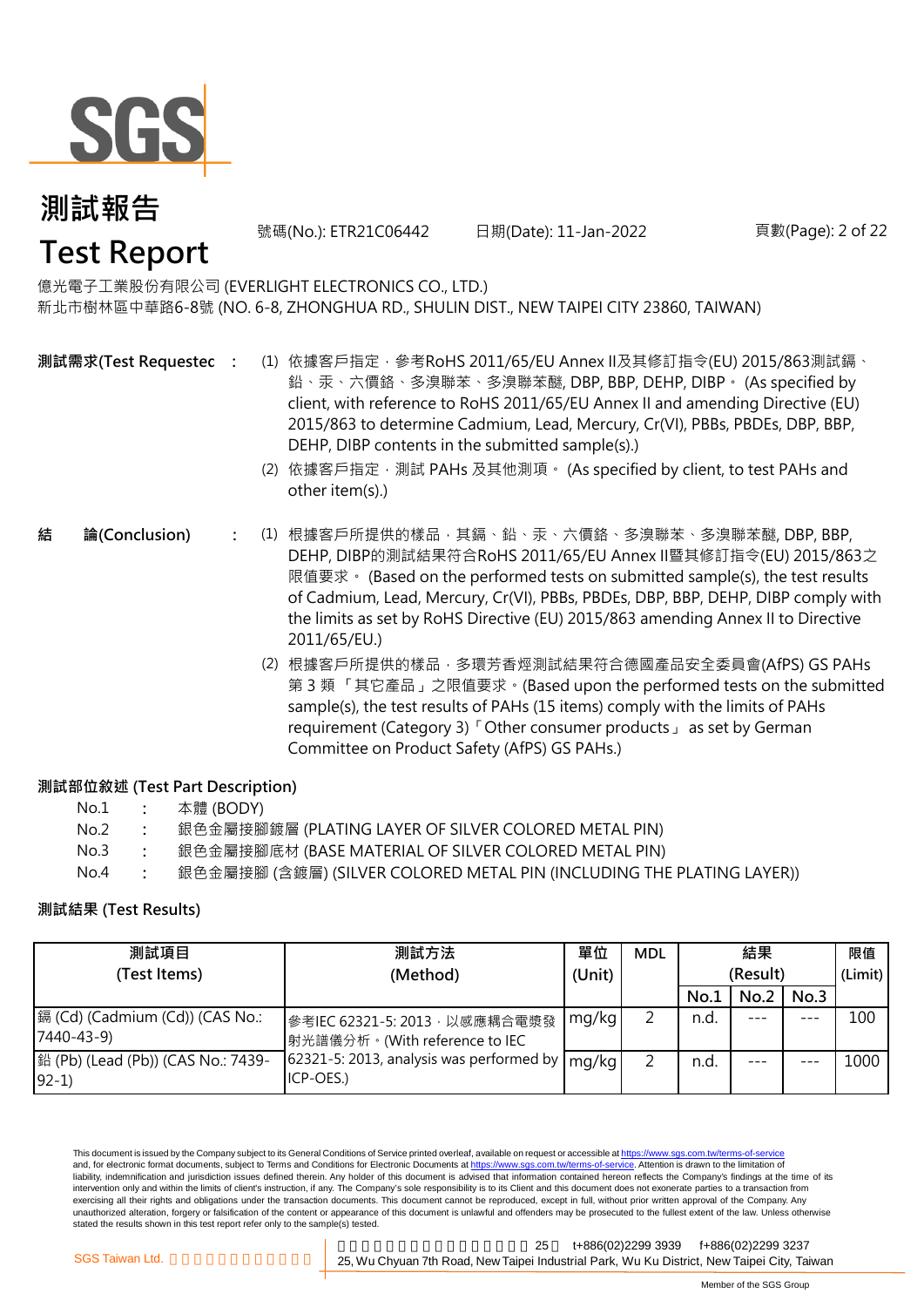

號碼(No.): ETR21C06442 日期(Date): 11-Jan-2022 頁數(Page): 3 of 22

**Test Report**

億光電子工業股份有限公司 (EVERLIGHT ELECTRONICS CO., LTD.)

新北市樹林區中華路6-8號 (NO. 6-8, ZHONGHUA RD., SHULIN DIST., NEW TAIPEI CITY 23860, TAIWAN)

| 測試項目<br>(Test Items)                                                  | 測試方法<br>(Method)                                                                                                                                                                                |       | <b>MDL</b>     |         | 結果<br>(Result) |       | 限值<br>(Limit) |
|-----------------------------------------------------------------------|-------------------------------------------------------------------------------------------------------------------------------------------------------------------------------------------------|-------|----------------|---------|----------------|-------|---------------|
|                                                                       |                                                                                                                                                                                                 |       |                | No.1    | No.2           | No.3  |               |
| 汞 (Hg) (Mercury (Hg)) (CAS No.:<br>7439-97-6)                         | 參考IEC 62321-4: 2013+ AMD1: 2017, 以<br>感應耦合電漿發射光譜儀分析。(With<br>reference to IEC 62321-4: 2013+ AMD1:<br>2017, analysis was performed by ICP-<br>OES.)                                             | mg/kg | $\overline{2}$ | n.d.    | $---$          | $---$ | 1000          |
| 六價鉻 Cr(VI) (Hexavalent<br>Chromium Cr(VI)) (CAS No.: 18540-<br>$29-9$ | 參考IEC 62321-7-2: 2017 · 以紫外光-可見<br>光分光光度計分析。(With reference to IEC<br>62321-7-2: 2017, analysis was performed<br>by UV-VIS.)                                                                    | mg/kg | 8              | n.d.    | $- - -$        |       | 1000          |
| [鎘 (Cd) (Cadmium (Cd)) (CAS No.:<br>7440-43-9)                        | mg/kg<br>酸洗脫鍍層, 參考IEC 62321-5: 2013, 以感<br>應耦合電漿發射光譜儀分析。(IEC 62321-5:<br>2013 application of modified digestion by<br>mg/kg<br>surface etching, analysis was performed<br>by ICP-OES.)          |       | $\overline{2}$ |         | n.d.           | $---$ | 100           |
| 鉛 (Pb) (Lead (Pb)) (CAS No.: 7439-<br>$92-1)$                         |                                                                                                                                                                                                 |       | $\overline{2}$ | $---$   | n.d.           | $---$ | 1000          |
| 汞 (Hg) (Mercury (Hg)) (CAS No.:<br>7439-97-6)                         | 酸洗脫鍍層, 參考IEC 62321-4: 2013+<br>AMD1: 2017 · 以感應耦合電漿發射光譜儀分<br>析。(IEC 62321-4: 2013+AMD1: 2017<br>application of modified digestion by<br>surface etching, analysis was performed<br>by ICP-OES.) | mg/kg | $\overline{2}$ | $---$   | n.d.           | $---$ | 1000          |
| 鎘 (Cd) (Cadmium (Cd)) (CAS No.:<br>7440-43-9)                         | 參考IEC 62321-5: 2013, 以感應耦合電漿發<br>射光譜儀分析。(With reference to IEC                                                                                                                                  | mg/kg | $\overline{2}$ | $- - -$ | $---$          | n.d.  | 100           |
| 鉛 (Pb) (Lead (Pb)) (CAS No.: 7439-<br>$92-1$                          | 62321-5: 2013, analysis was performed by<br>ICP-OES.)                                                                                                                                           | mg/kg | $\overline{2}$ | $---$   | $---$          | 18.4  | 1000          |
| 汞 (Hq) (Mercury (Hq)) (CAS No.:<br>7439-97-6)                         | 參考IEC 62321-4: 2013+ AMD1: 2017 · 以<br>感應耦合電漿發射光譜儀分析。(With<br>reference to IEC 62321-4: 2013+ AMD1:<br>2017, analysis was performed by ICP-<br>OES.)                                            | mg/kg | $\overline{2}$ | $- - -$ | $\frac{1}{2}$  | n.d.  | 1000          |

This document is issued by the Company subject to its General Conditions of Service printed overleaf, available on request or accessible at <u>https://www.sgs.com.tw/terms-of-service</u><br>and, for electronic format documents, su liability, indemnification and jurisdiction issues defined therein. Any holder of this document is advised that information contained hereon reflects the Company's findings at the time of its intervention only and within the limits of client's instruction, if any. The Company's sole responsibility is to its Client and this document does not exonerate parties to a transaction from exercising all their rights and obligations under the transaction documents. This document cannot be reproduced, except in full, without prior written approval of the Company. Any<br>unauthorized alteration, forgery or falsif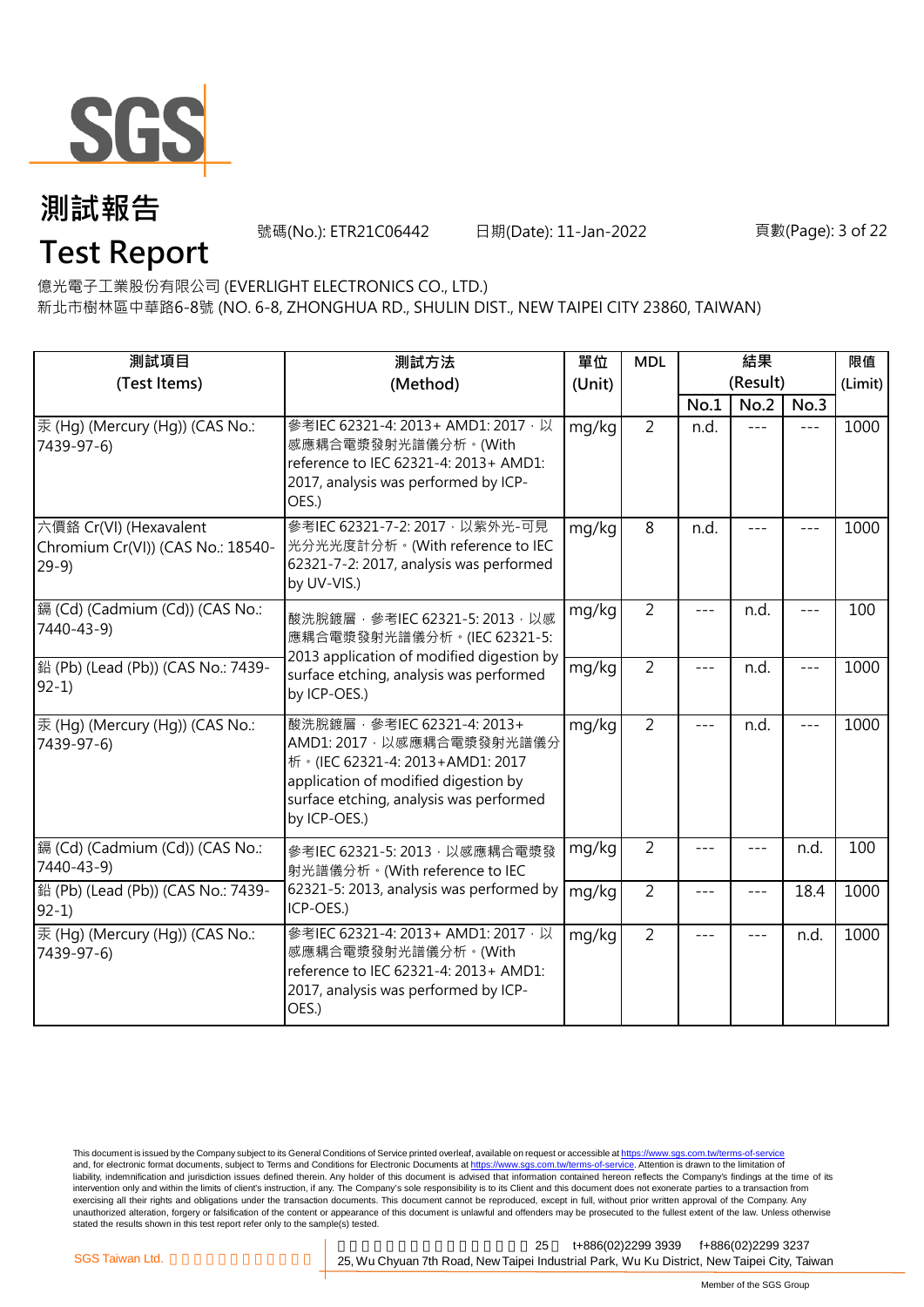

號碼(No.): ETR21C06442 日期(Date): 11-Jan-2022 頁數(Page): 4 of 22

## **Test Report**

億光電子工業股份有限公司 (EVERLIGHT ELECTRONICS CO., LTD.)

新北市樹林區中華路6-8號 (NO. 6-8, ZHONGHUA RD., SHULIN DIST., NEW TAIPEI CITY 23860, TAIWAN)

| 測試項目                                                           | 測試方法                                                                                                                         | 單位                      | <b>MDL</b>               | 結果    |                  |         | 限值                       |
|----------------------------------------------------------------|------------------------------------------------------------------------------------------------------------------------------|-------------------------|--------------------------|-------|------------------|---------|--------------------------|
| (Test Items)                                                   | (Method)                                                                                                                     | (Unit)                  |                          | No.1  | (Result)<br>No.2 | No.3    | (Limit)                  |
| 六價鉻 (Hexavalent Chromium)<br>Cr(VI) (CAS No.: 18540-29-9) (#2) | 參考IEC 62321-7-1: 2015 · 以紫外光-可見<br>光分光光度計分析。(With reference to IEC<br>62321-7-1: 2015, analysis was performed<br>by UV-VIS.) | $\mu$ g/cm <sup>2</sup> | 0.1                      | $---$ | n.d.             | n.d.    | ÷                        |
| ·溴聯苯 (Monobromobiphenyl)                                       |                                                                                                                              | mg/kg                   | 5                        | n.d.  | $---$            | $---$   | $\overline{\phantom{a}}$ |
| 二溴聯苯 (Dibromobiphenyl)                                         |                                                                                                                              | mg/kg                   | 5                        | n.d.  | ---              | ---     | $\overline{\phantom{0}}$ |
| 三溴聯苯 (Tribromobiphenyl)                                        |                                                                                                                              | mg/kg                   | 5                        | n.d.  | $- - -$          | ---     | $\overline{\phantom{a}}$ |
| 四溴聯苯 (Tetrabromobiphenyl)                                      |                                                                                                                              | mg/kg                   | 5                        | n.d.  | $---$            | $- - -$ | ÷                        |
| 五溴聯苯 (Pentabromobiphenyl)                                      |                                                                                                                              | mg/kg                   | $\overline{5}$           | n.d.  | $---$            | $---$   | $\overline{a}$           |
| 六溴聯苯 (Hexabromobiphenyl)                                       |                                                                                                                              | mg/kg                   | 5                        | n.d.  | $---$            | $---$   | $\overline{\phantom{0}}$ |
| 七溴聯苯 (Heptabromobiphenyl)                                      |                                                                                                                              | mg/kg                   | 5                        | n.d.  | ---              | ---     | $\overline{a}$           |
| 八溴聯苯 (Octabromobiphenyl)                                       |                                                                                                                              | mg/kg                   | 5                        | n.d.  | $- - -$          | $---$   | $\overline{\phantom{a}}$ |
| 九溴聯苯 (Nonabromobiphenyl)                                       |                                                                                                                              | mg/kg                   | 5                        | n.d.  | $- - -$          | $- - -$ | $\overline{\phantom{a}}$ |
| 十溴聯苯 (Decabromobiphenyl)                                       |                                                                                                                              | mg/kg                   | 5                        | n.d.  | $---$            | ---     | $\overline{a}$           |
| 多溴聯苯總和 (Sum of PBBs)                                           | 參考IEC 62321-6: 2015, 以氣相層析儀/質譜<br>儀分析。(With reference to IEC 62321-6:                                                        | mg/kg                   | $\overline{\phantom{0}}$ | n.d.  | $---$            | $---$   | 1000                     |
| -溴聯苯醚 (Monobromodiphenyl ether)                                | 2015, analysis was performed by GC/MS.)                                                                                      | mg/kg                   | 5                        | n.d.  | $---$            | ---     | $\overline{\phantom{0}}$ |
| _溴聯苯醚 (Dibromodiphenyl ether)                                  |                                                                                                                              | mg/kg                   | 5                        | n.d.  | $---$            | $---$   | $\overline{\phantom{a}}$ |
| 三溴聯苯醚 (Tribromodiphenyl ether)                                 |                                                                                                                              | mg/kg                   | 5                        | n.d.  | $---$            | $---$   | $\overline{a}$           |
| 四溴聯苯醚 (Tetrabromodiphenyl ether)                               |                                                                                                                              | mg/kg                   | 5                        | n.d.  | $---$            | $---$   | $\blacksquare$           |
| 五溴聯苯醚 (Pentabromodiphenyl ether)                               |                                                                                                                              | mg/kg                   | 5                        | n.d.  | $---$            | $- - -$ | ÷                        |
| 六溴聯苯醚 (Hexabromodiphenyl ether)                                |                                                                                                                              | mg/kg                   | 5                        | n.d.  | $---$            | $---$   | $\overline{\phantom{0}}$ |
| 七溴聯苯醚 (Heptabromodiphenyl ether)                               |                                                                                                                              | mg/kg                   | 5                        | n.d.  | $---$            | $---$   | $\overline{\phantom{a}}$ |
| 八溴聯苯醚 (Octabromodiphenyl ether)                                |                                                                                                                              | mg/kg                   | $\overline{5}$           | n.d.  | $---$            | ---     | $\overline{\phantom{0}}$ |
| 九溴聯苯醚 (Nonabromodiphenyl ether)                                |                                                                                                                              | mg/kg                   | $\overline{5}$           | n.d.  | $---$            | $---$   | $\overline{\phantom{a}}$ |
| 十溴聯苯醚 (Decabromodiphenyl ether)                                |                                                                                                                              | mg/kg                   | 5                        | n.d.  | ---              | ---     |                          |
| 多溴聯苯醚總和 (Sum of PBDEs)                                         |                                                                                                                              | mg/kg                   |                          | n.d.  | $---$            | $---$   | 1000                     |

This document is issued by the Company subject to its General Conditions of Service printed overleaf, available on request or accessible at <u>https://www.sgs.com.tw/terms-of-service</u><br>and, for electronic format documents, su liability, indemnification and jurisdiction issues defined therein. Any holder of this document is advised that information contained hereon reflects the Company's findings at the time of its intervention only and within the limits of client's instruction, if any. The Company's sole responsibility is to its Client and this document does not exonerate parties to a transaction from exercising all their rights and obligations under the transaction documents. This document cannot be reproduced, except in full, without prior written approval of the Company. Any<br>unauthorized alteration, forgery or falsif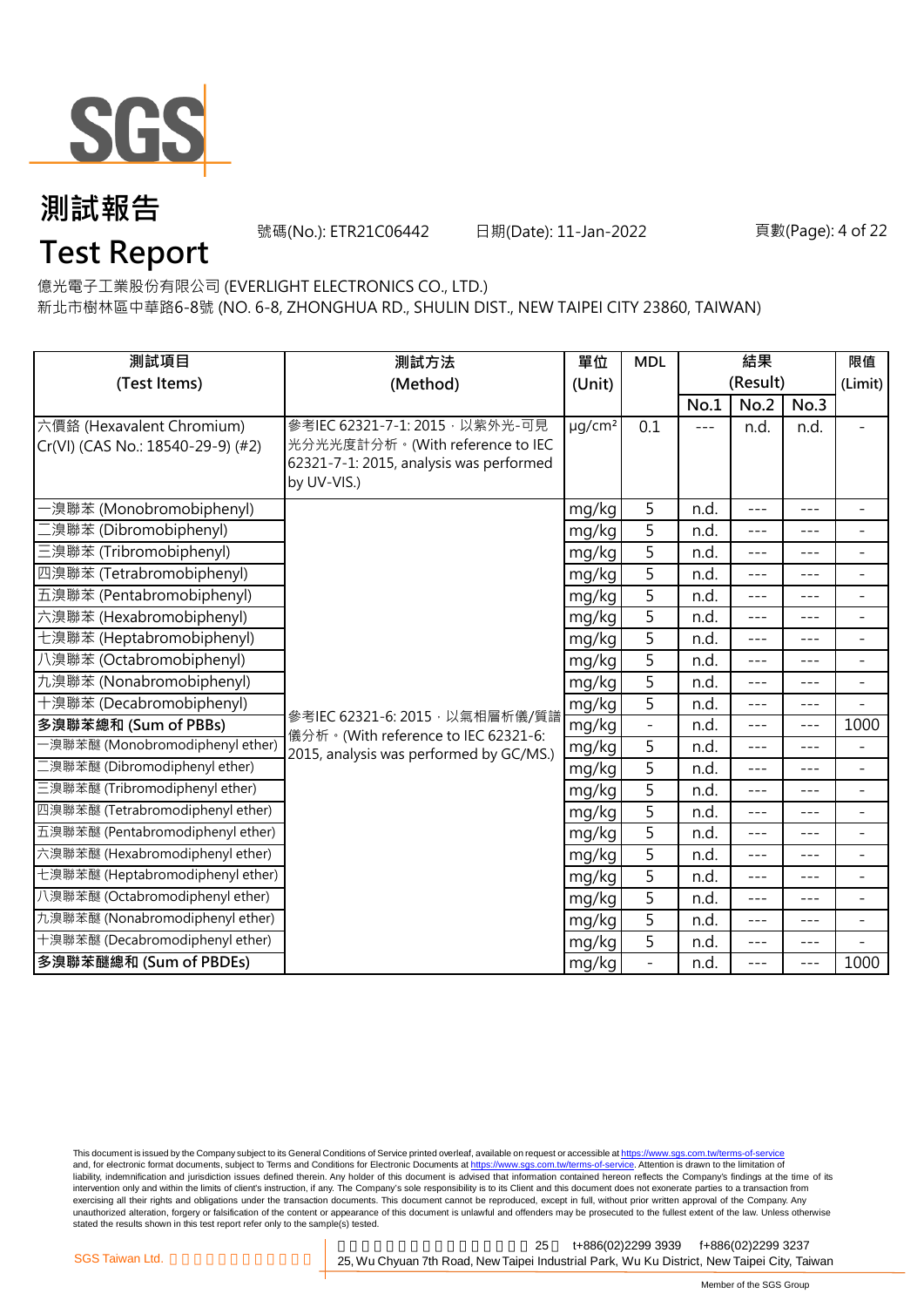

號碼(No.): ETR21C06442 日期(Date): 11-Jan-2022 頁數(Page): 5 of 22

**Test Report**

億光電子工業股份有限公司 (EVERLIGHT ELECTRONICS CO., LTD.)

新北市樹林區中華路6-8號 (NO. 6-8, ZHONGHUA RD., SHULIN DIST., NEW TAIPEI CITY 23860, TAIWAN)

| 測試項目                                                                                     | 測試方法                                                                                                                                                  | 單位     | <b>MDL</b> | 結果       |      |      | 限值      |
|------------------------------------------------------------------------------------------|-------------------------------------------------------------------------------------------------------------------------------------------------------|--------|------------|----------|------|------|---------|
| (Test Items)                                                                             | (Method)                                                                                                                                              | (Unit) |            | (Result) |      |      | (Limit) |
|                                                                                          |                                                                                                                                                       |        |            | No.1     | No.2 | No.3 |         |
| 鄰苯二甲酸丁苯甲酯 (BBP) (Butyl<br>benzyl phthalate (BBP)) (CAS No.:<br>$85 - 68 - 7$             | 參考IEC 62321-8: 2017, 以氣相層析儀/質譜<br>儀分析。(With reference to IEC 62321-8:<br>2017, analysis was performed by GC/MS.)                                      | mg/kg  | 50         | n.d.     |      |      | 1000    |
| 鄰苯二甲酸二丁酯 (DBP) (Dibutyl<br>phthalate (DBP)) (CAS No.: 84-74-2)                           | 參考IEC 62321-8: 2017, 以氣相層析儀/質譜<br> 儀分析。(With reference to IEC 62321-8:<br>2017, analysis was performed by GC/MS.)                                     | mg/kg  | 50         | n.d.     |      |      | 1000    |
| 鄰苯二甲酸二(2-乙基己基)酯 (DEHP)<br>(CAS No.: 117-81-7)                                            | 參考IEC 62321-8: 2017, 以氣相層析儀/質譜<br>(Di-(2-ethylhexyl) phthalate (DEHP)) 儀分析。(With reference to IEC 62321-8:<br>2017, analysis was performed by GC/MS.) | mg/kg  | 50         | n.d.     |      |      | 1000    |
| 鄰苯二甲酸二異丁酯 (DIBP)<br>(Diisobutyl phthalate (DIBP)) (CAS<br>No.: 84-69-5)                  | 參考IEC 62321-8: 2017, 以氣相層析儀/質譜<br>儀分析。(With reference to IEC 62321-8:<br>2017, analysis was performed by GC/MS.)                                      | mg/kg  | 50         | n.d.     |      |      | 1000    |
| 鄰苯二甲酸二異癸酯 (DIDP)<br>(Diisodecyl phthalate (DIDP)) (CAS<br>No.: 26761-40-0, 68515-49-1)   | 參考IEC 62321-8: 2017, 以氣相層析儀/質譜<br>儀分析。(With reference to IEC 62321-8:<br>2017, analysis was performed by GC/MS.)                                      | mg/kg  | 50         | n.d.     |      |      |         |
| 鄰苯二甲酸二異壬酯 (DINP)<br>(Diisononyl phthalate (DINP)) (CAS<br>No.: 28553-12-0, 68515-48-0)   | 參考IEC 62321-8: 2017, 以氣相層析儀/質譜<br>儀分析。(With reference to IEC 62321-8:<br>2017, analysis was performed by GC/MS.)                                      | mg/kg  | 50         | n.d.     |      |      |         |
| 鄰苯二甲酸二正辛酯 (DNOP) (Di-n-<br>octyl phthalate (DNOP)) (CAS No.:<br>$117 - 84 - 0$           | 參考IEC 62321-8: 2017, 以氣相層析儀/質譜<br>儀分析。(With reference to IEC 62321-8:<br>2017, analysis was performed by GC/MS.)                                      | mg/kg  | 50         | n.d.     |      |      |         |
| 鄰苯二甲酸二正戊酯 (DNPP) (Di-n-<br>pentyl phthalate (DNPP)) (CAS No.:<br>$131 - 18 - 0$          | 參考IEC 62321-8: 2017, 以氣相層析儀/質譜<br>儀分析。(With reference to IEC 62321-8:<br>2017, analysis was performed by GC/MS.)                                      | mg/kg  | 50         | n.d.     |      |      |         |
| 鄰苯二甲酸二正己酯 (DNHP) (Di-n-<br>hexyl phthalate (DNHP)) (CAS No.:<br>$84 - 75 - 3$            | 參考IEC 62321-8: 2017, 以氣相層析儀/質譜<br>儀分析。(With reference to IEC 62321-8:<br>2017, analysis was performed by GC/MS.)                                      | mg/kg  | 50         | n.d.     |      |      |         |
| 鄰苯二甲酸雙(2-甲氧基乙基)酯 (DMEP)<br>(Bis(2-methoxyethyl) phthalate<br>(DMEP)) (CAS No.: 117-82-8) | 參考IEC 62321-8: 2017, 以氣相層析儀/質譜<br>儀分析。(With reference to IEC 62321-8:<br>2017, analysis was performed by GC/MS.)                                      | mg/kg  | 50         | n.d.     | ---  |      |         |

This document is issued by the Company subject to its General Conditions of Service printed overleaf, available on request or accessible at <u>https://www.sgs.com.tw/terms-of-service</u><br>and, for electronic format documents, su liability, indemnification and jurisdiction issues defined therein. Any holder of this document is advised that information contained hereon reflects the Company's findings at the time of its intervention only and within the limits of client's instruction, if any. The Company's sole responsibility is to its Client and this document does not exonerate parties to a transaction from exercising all their rights and obligations under the transaction documents. This document cannot be reproduced, except in full, without prior written approval of the Company. Any<br>unauthorized alteration, forgery or falsif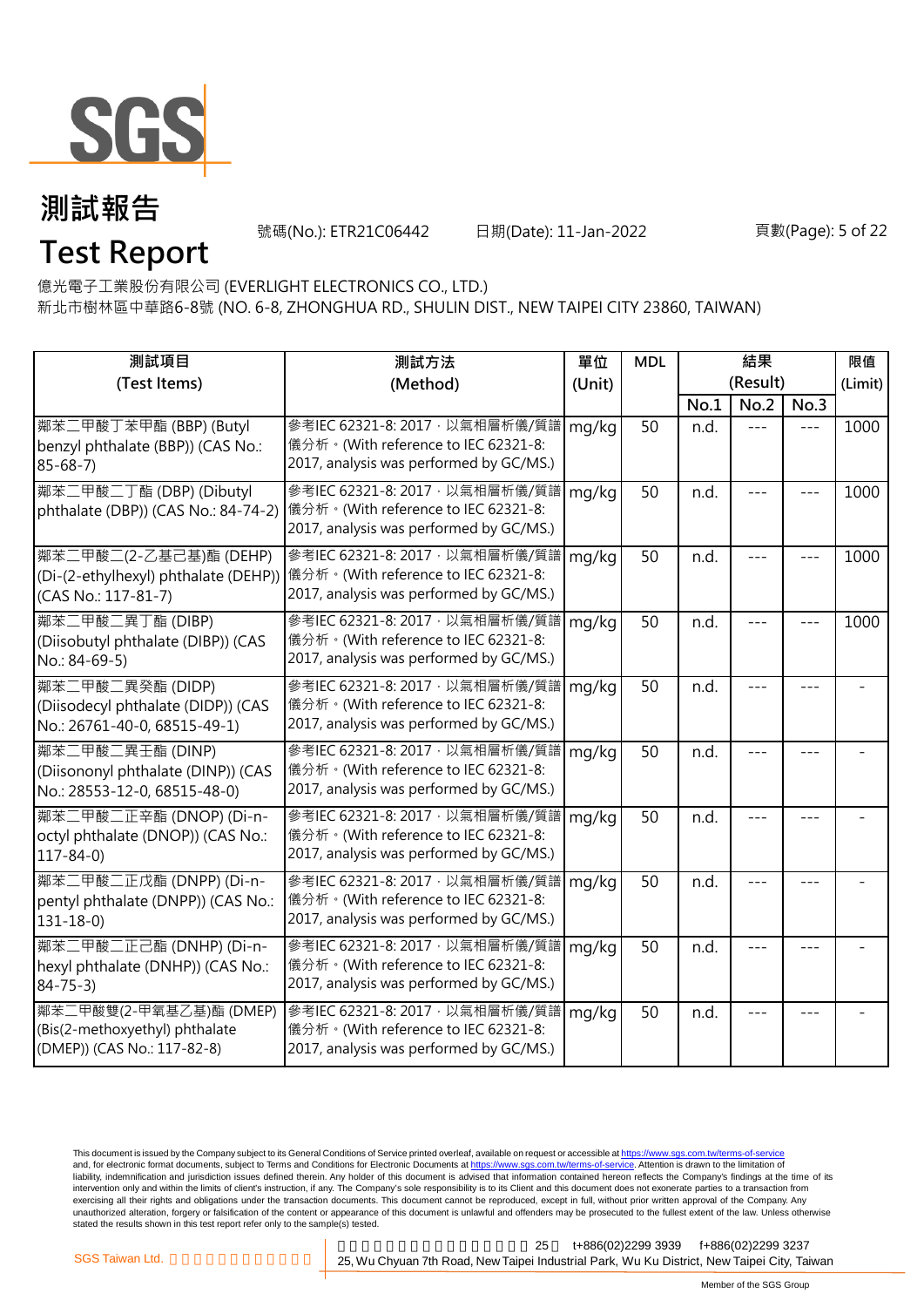

號碼(No.): ETR21C06442 日期(Date): 11-Jan-2022 頁數(Page): 6 of 22

億光電子工業股份有限公司 (EVERLIGHT ELECTRONICS CO., LTD.) **Test Report**

新北市樹林區中華路6-8號 (NO. 6-8, ZHONGHUA RD., SHULIN DIST., NEW TAIPEI CITY 23860, TAIWAN)

| 測試項目                                                                                                                                                                                                                                                                                | 測試方法                                                                                                                      | 單位     | <b>MDL</b>     | 結果       |       |         | 限值      |
|-------------------------------------------------------------------------------------------------------------------------------------------------------------------------------------------------------------------------------------------------------------------------------------|---------------------------------------------------------------------------------------------------------------------------|--------|----------------|----------|-------|---------|---------|
| (Test Items)                                                                                                                                                                                                                                                                        | (Method)                                                                                                                  | (Unit) |                | (Result) |       |         | (Limit) |
|                                                                                                                                                                                                                                                                                     |                                                                                                                           |        |                | No.1     | No.2  | No.3    |         |
| 六溴環十二烷及所有主要被辨別出的異構物<br>(HBCDD) ( $\alpha$ - HBCDD, $\beta$ - HBCDD, γ-<br>HBCDD) (Hexabromocyclododecane<br>(HBCDD) and all major diastereoisomers<br>identified (α- HBCDD, β- HBCDD, γ-<br>HBCDD)) (CAS No.: 25637-99-4, 3194-<br>55-6 (134237-51-7, 134237-50-6,<br>134237-52-8)) | 參考IEC 62321: 2008, 以氣相層析儀/質譜儀<br>分析 · (With reference to IEC 62321: 2008,<br>analysis was performed by GC/MS.)            | mg/kg  | 5              | n.d.     |       |         |         |
| 氟 (F) (Fluorine (F)) (CAS No.: 14762-<br>$94-8$                                                                                                                                                                                                                                     | 參考BS EN 14582: 2016 · 以離子層析儀分<br>析 · (With reference to BS EN 14582: 2016,<br>analysis was performed by IC.)              | mg/kg  | 50             | 132      |       |         |         |
| 氯(Cl) (Chlorine (Cl)) (CAS No.:<br>$22537 - 15 - 1$                                                                                                                                                                                                                                 | 參考BS EN 14582: 2016 · 以離子層析儀分<br>析 · (With reference to BS EN 14582: 2016,<br>analysis was performed by IC.)              | mg/kg  | 50             | 99.5     | $= -$ | $- - -$ |         |
| 溴 (Br) (Bromine (Br)) (CAS No.:<br>$10097 - 32 - 2$                                                                                                                                                                                                                                 | 參考BS EN 14582: 2016 · 以離子層析儀分<br>析 · (With reference to BS EN 14582: 2016,<br>analysis was performed by IC.)              | mg/kg  | 50             | n.d.     |       | $- - -$ |         |
| 碘 (I) (Iodine (I)) (CAS No.: 14362-<br>$44-8$                                                                                                                                                                                                                                       | 參考BS EN 14582: 2016 · 以離子層析儀分<br>桥 · (With reference to BS EN 14582: 2016,<br>analysis was performed by IC.)              | mg/kg  | 50             | n.d.     |       |         |         |
| 全氟辛烷磺酸及其鹽類 (PFOS and its<br>salts) (CAS No.: 1763-23-1 and its<br>salts)                                                                                                                                                                                                            | 參考CEN/TS 15968: 2010 · 以液相層析串聯<br>質譜儀分析。(With reference to CEN/TS<br>15968: 2010, analysis was performed by<br>LC/MS/MS.) | mg/kg  | 0.01           | n.d.     | $---$ | $- - -$ |         |
| 全氟辛酸及其鹽類 (PFOA and its<br>salts) (CAS No.: 335-67-1 and its<br>salts)                                                                                                                                                                                                               | 參考CEN/TS 15968: 2010 · 以液相層析串聯<br>質譜儀分析。(With reference to CEN/TS<br>15968: 2010, analysis was performed by<br>LC/MS/MS.) | mg/kg  | 0.01           | n.d.     |       |         |         |
| 鈹 (Be) (Beryllium (Be)) (CAS No.:<br>7440-41-7)                                                                                                                                                                                                                                     | 參考US EPA 3052: 1996, 以感應耦合電漿發<br>射光譜儀分析。(With reference to US EPA<br>3052: 1996, analysis was performed by<br>ICP-OES.)   | mg/kg  | $\overline{2}$ | n.d.     |       |         |         |

This document is issued by the Company subject to its General Conditions of Service printed overleaf, available on request or accessible at <u>https://www.sgs.com.tw/terms-of-service</u><br>and, for electronic format documents, su liability, indemnification and jurisdiction issues defined therein. Any holder of this document is advised that information contained hereon reflects the Company's findings at the time of its intervention only and within the limits of client's instruction, if any. The Company's sole responsibility is to its Client and this document does not exonerate parties to a transaction from exercising all their rights and obligations under the transaction documents. This document cannot be reproduced, except in full, without prior written approval of the Company. Any<br>unauthorized alteration, forgery or falsif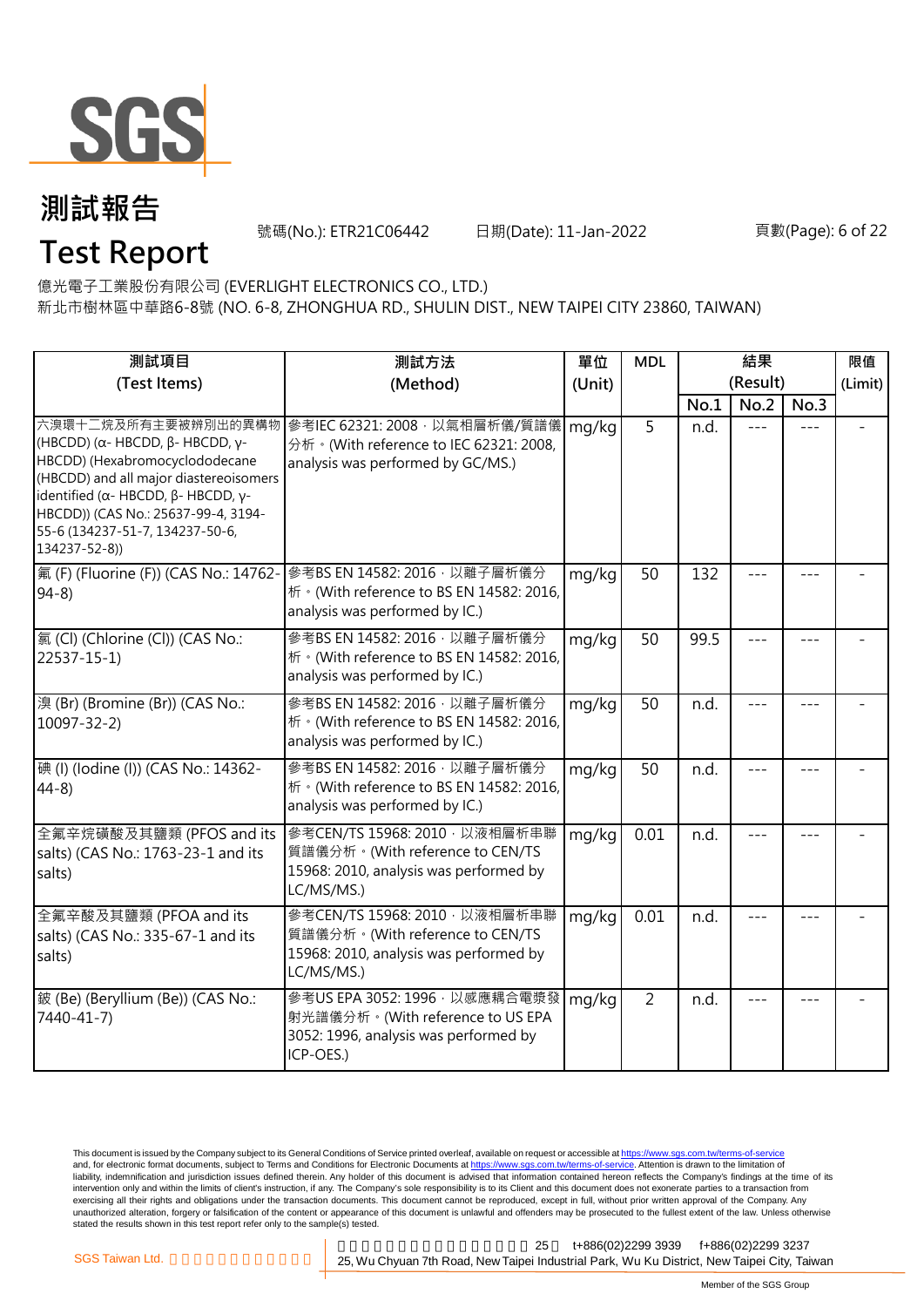

號碼(No.): ETR21C06442 日期(Date): 11-Jan-2022 頁數(Page): 7 of 22

## **Test Report**

億光電子工業股份有限公司 (EVERLIGHT ELECTRONICS CO., LTD.)

新北市樹林區中華路6-8號 (NO. 6-8, ZHONGHUA RD., SHULIN DIST., NEW TAIPEI CITY 23860, TAIWAN)

| 測試項目<br>(Test Items)                                  | 測試方法<br>(Method)                                                                      | 單位<br>(Unit) | <b>MDL</b> | 結果<br>(Result) |                     |                     | 限值<br>(Limit) |
|-------------------------------------------------------|---------------------------------------------------------------------------------------|--------------|------------|----------------|---------------------|---------------------|---------------|
|                                                       |                                                                                       |              |            | No.1           | No.2                | No.3                |               |
| 多環芳香烴 (Polycyclic Aromatic<br>Hydrocarbons) (PAHs)    |                                                                                       |              |            |                |                     |                     |               |
| 苯駢(a)芘 (Benzo[a]pyrene) (CAS No.:<br>$50 - 32 - 8$    |                                                                                       | mg/kg        | 0.2        | n.d.           | $\frac{1}{2}$       | $\frac{1}{2}$       | Δ             |
| 苯駢(e)芘 (Benzo[e]pyrene) (CAS No.:<br>$192 - 97 - 2$   |                                                                                       | mg/kg        | 0.2        | n.d.           | $---$               | $---$               | Δ             |
| 苯駢蒽 (Benzo[a]anthracene) (CAS<br>No.: 56-55-3)        |                                                                                       | mg/kg        | 0.2        | n.d.           | $---$               | $- - -$             | Δ             |
| 苯(b)苯駢芴 (Benzo[b]fluoranthene)<br>(CAS No.: 205-99-2) |                                                                                       | mg/kg        | 0.2        | n.d.           | $\qquad \qquad - -$ | $\qquad \qquad - -$ | Δ             |
| 苯(j)苯駢芴 (Benzo[j]fluoranthene)<br>(CAS No.: 205-82-3) |                                                                                       | mg/kg        | 0.2        | n.d.           | $---$               | $---$               | Δ             |
| 苯(k)苯駢芴 (Benzo[k]fluoranthene)<br>(CAS No.: 207-08-9) |                                                                                       | mg/kg        | 0.2        | n.d.           | $---$               | $---$               | Δ             |
| 蔰 (Chrysene) (CAS No.: 218-01-9)                      | 參考AfPS GS 2019:01 PAK · 以氣相層析儀/                                                       | mg/kg        | 0.2        | n.d.           | $- - -$             | $---$               | Δ             |
| 二苯駢蒽 (Dibenzo[a,h]anthracene)<br>(CAS No.: 53-70-3)   | 質譜儀分析。(With reference to AfPS GS<br>2019:01 PAK, analysis was performed by<br>GC/MS.) | mg/kg        | 0.2        | n.d.           | $\frac{1}{2}$       | $\frac{1}{2}$       | Δ             |
| 苯駢芷 (Benzo[q,h,i]perylene) (CAS<br>No.: 191-24-2)     |                                                                                       | mg/kg        | 0.2        | n.d.           | $- - -$             | $---$               | Δ             |
| 茚酮芘 (Indeno[1,2,3-c,d]pyrene) (CAS<br>No.: 193-39-5)  |                                                                                       | mg/kg        | 0.2        | n.d.           | $---$               | $- - -$             | Δ             |
| 蒽 (Anthracene) (CAS No.: 120-12-7)                    |                                                                                       | mg/kg        | 0.2        | n.d.           | $ -$                | ---                 | Δ             |
| 苯駢芴 (Fluoranthene) (CAS No.: 206-<br>$44-0$           |                                                                                       | mg/kg        | 0.2        | n.d.           | $- - -$             | $---$               | Δ             |
| 菲 (Phenanthrene) (CAS No.: 85-01-8)                   |                                                                                       | mg/kg        | 0.2        | n.d.           | $ -$                | $---$               | Δ             |
| 芘 (Pyrene) (CAS No.: 129-00-0)                        |                                                                                       | mg/kg        | 0.2        | n.d.           | $\frac{1}{2}$       | $\frac{1}{2}$       | Δ             |
| 萘 (Naphthalene) (CAS No.: 91-20-3)                    |                                                                                       | mg/kg        | 0.2        | n.d.           | $\frac{1}{2}$       | $---$               | Δ             |
| 多環芳香烴15項總和 (Sum of 15<br>PAH <sub>s</sub> )           |                                                                                       | mg/kg        |            | n.d.           | $---$               | $---$               | Δ             |

This document is issued by the Company subject to its General Conditions of Service printed overleaf, available on request or accessible at <u>https://www.sgs.com.tw/terms-of-service</u><br>and, for electronic format documents, su liability, indemnification and jurisdiction issues defined therein. Any holder of this document is advised that information contained hereon reflects the Company's findings at the time of its intervention only and within the limits of client's instruction, if any. The Company's sole responsibility is to its Client and this document does not exonerate parties to a transaction from exercising all their rights and obligations under the transaction documents. This document cannot be reproduced, except in full, without prior written approval of the Company. Any<br>unauthorized alteration, forgery or falsif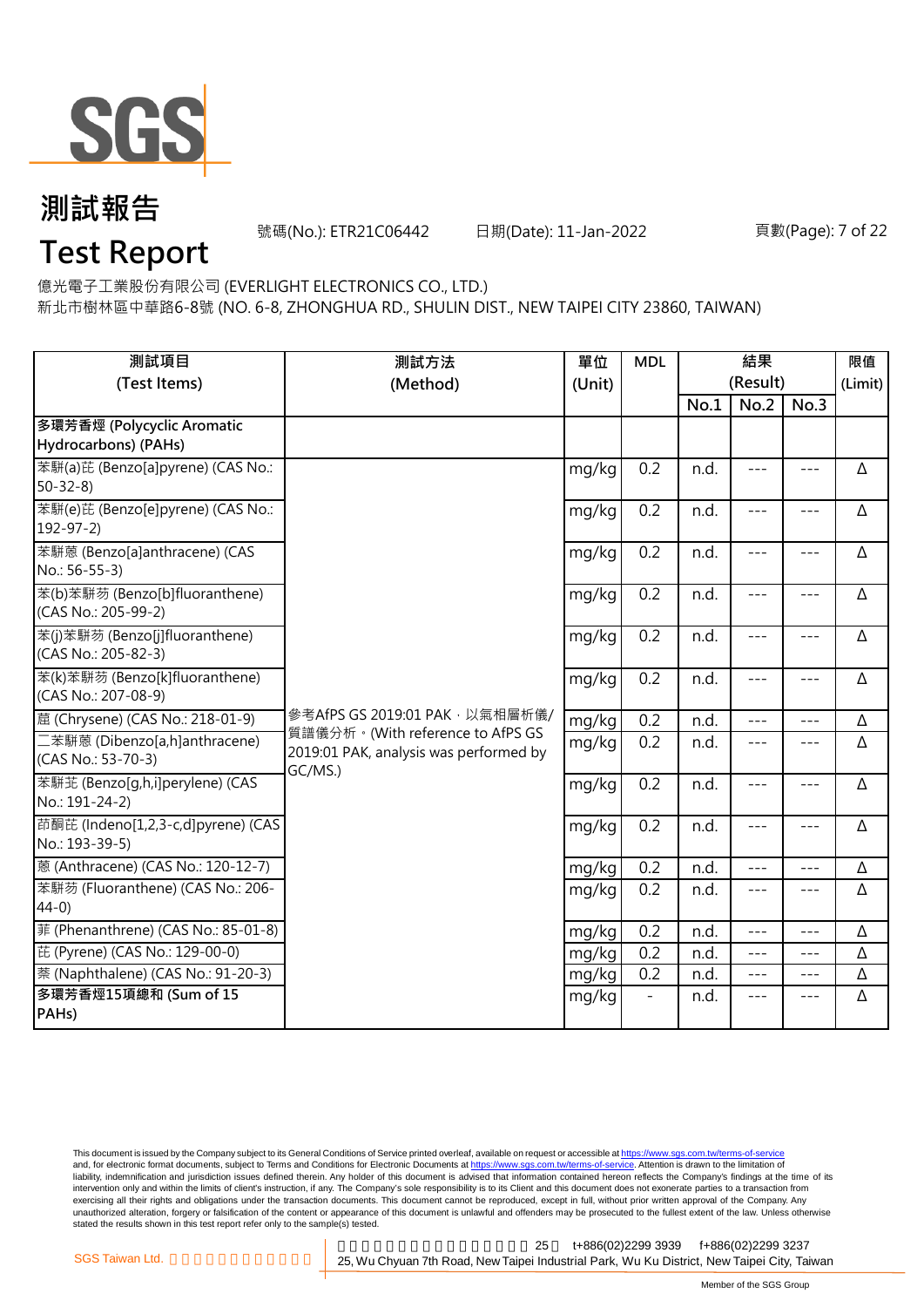

號碼(No.): ETR21C06442 日期(Date): 11-Jan-2022 頁數(Page): 8 of 22

## **Test Report**

億光電子工業股份有限公司 (EVERLIGHT ELECTRONICS CO., LTD.)

新北市樹林區中華路6-8號 (NO. 6-8, ZHONGHUA RD., SHULIN DIST., NEW TAIPEI CITY 23860, TAIWAN)

| 測試項目<br>(Test Items)                            | 測試方法<br>(Method)                                                                                                          | 單位<br>(Unit) | <b>MDL</b> | 結果<br>(Result)<br>No.4 | 限值<br>(Limit) |
|-------------------------------------------------|---------------------------------------------------------------------------------------------------------------------------|--------------|------------|------------------------|---------------|
| 鈹 (Be) (Beryllium (Be)) (CAS No.:<br>7440-41-7) | 參考US EPA 3050B: 1996, 以感應耦合電漿<br>發射光譜儀分析。(With reference to US<br>EPA 3050B: 1996, analysis was performed<br>by ICP-OES.) | mg/kg        |            | n.d.                   |               |

### **備註(Note):**

- 1. mg/kg = ppm;0.1wt% = 1000ppm
- 2. MDL = Method Detection Limit (方法偵測極限值)
- 3. n.d. = Not Detected (未檢出) ; 小於MDL / Less than MDL
- 4. "-" = Not Regulated (無規格值)
- 5. "---" = Not Conducted (未測試項目)

6.  $(#2) =$ 

a. 當六價鉻結果大於0.13 µg/cm<sup>2,</sup> 表示樣品表層含有六價鉻. / The sample is positive for Cr(VI) if the Cr(VI) concentration is greater than 0.13 µg/cm². The sample coating is considered to contain Cr(VI).

b. 當六價鉻結果為n.d. (濃度小於0.10 μg/cm²),表示表層不含六價鉻. / The sample is negative for Cr(VI) if Cr(VI) is n.d. (concentration less than 0.10 µg/cm<sup>2</sup>). The coating is considered a non-Cr(VI) based coating

- c. 當六價鉻結果介於 0.10 及 0.13 µg/cm<sup>2</sup> 時, 無法確定塗層是否含有六價鉻. / The result between 0.10 µg/cm<sup>2</sup> and 0.13 µg/cm<sup>2</sup> is considered to be inconclusive - unavoidable coating variations may influence the determination.
- 7. 符合性結果之判定係以測試結果與限值做比較。(The statement of compliance conformity is based on comparison of testing results and limits.)

This document is issued by the Company subject to its General Conditions of Service printed overleaf, available on request or accessible at https://www.sgs.com.tw/terms-of-service and, for electronic format documents, subject to Terms and Conditions for Electronic Documents at https://www.sgs.com.tw/terms-of-service. Attention is drawn to the limitation of liability, indemnification and jurisdiction issues defined therein. Any holder of this document is advised that information contained hereon reflects the Company's findings at the time of its intervention only and within the limits of client's instruction, if any. The Company's sole responsibility is to its Client and this document does not exonerate parties to a transaction from exercising all their rights and obligations under the transaction documents. This document cannot be reproduced, except in full, without prior written approval of the Company. Any<br>unauthorized alteration, forgery or falsif stated the results shown in this test report refer only to the sample(s) tested.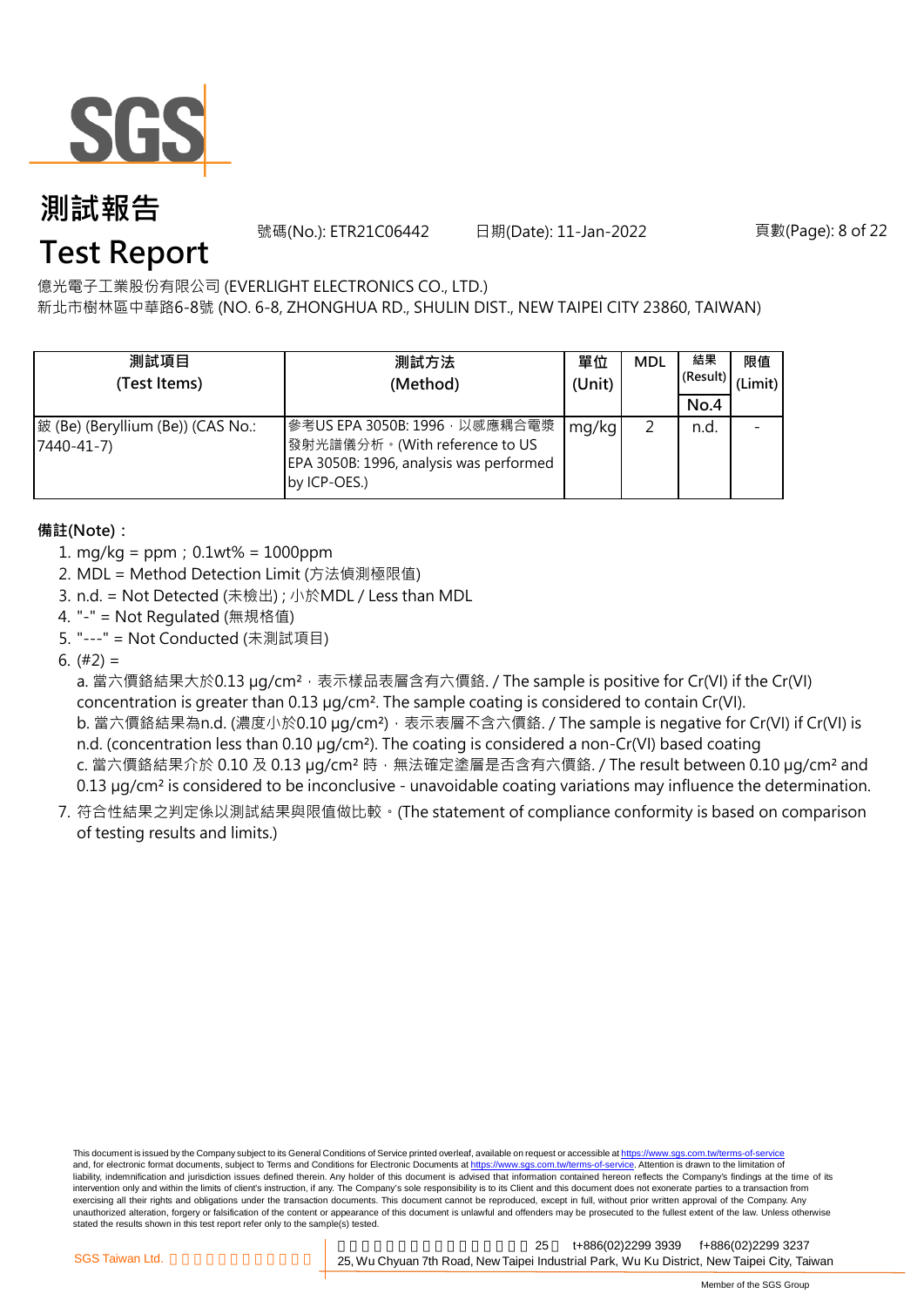

號碼(No.): ETR21C06442 日期(Date): 11-Jan-2022 頁數(Page): 9 of 22

## **Test Report**

億光電子工業股份有限公司 (EVERLIGHT ELECTRONICS CO., LTD.) 新北市樹林區中華路6-8號 (NO. 6-8, ZHONGHUA RD., SHULIN DIST., NEW TAIPEI CITY 23860, TAIWAN)

### **Remark:**

### Δ **德國產品安全委員會(AfPS): GS PAHs 要求**

**AfPS (German commission for Product Safety): GS PAHs requirements**

|                                 | 第1類(Category 1)                                                                                                                                                                                              | 第 2 類(Category 2)                                                                                                                                                |                            | 第 3 類(Category 3)                                                                                                                                                                                                                        |                                          |  |  |
|---------------------------------|--------------------------------------------------------------------------------------------------------------------------------------------------------------------------------------------------------------|------------------------------------------------------------------------------------------------------------------------------------------------------------------|----------------------------|------------------------------------------------------------------------------------------------------------------------------------------------------------------------------------------------------------------------------------------|------------------------------------------|--|--|
| 項目<br>(Parameter)               | 意圖放入口中的材料或者長時間接<br>觸皮膚(超過30秒)的<br>2009/48/EC 定義的玩具材料和 3<br>歲以下兒童使用的產品(Materials<br>intended to be placed in the<br>mouth, or materials in toys<br>(Directive 2009/48/EC) or<br>articles for children up to 3 | 不屬於第1類的材料,並意圖或可預<br>或重複的短時間接觸(Materials that<br>are not in Category 1, with<br>skin contact (> 30 seconds) or<br>short-term repetitive contact with<br>the skin) |                            | 不屬於第1類或第2類的材料,並意<br>見與皮膚接觸逾 30 秒(長期皮膚接觸) 圖或可預見與皮膚接觸不超過 30 秒<br>(短期皮膚接觸)(Materials not<br>covered by Category 1 or 2, with<br>intended or foreseeable long-term intended or foreseeable short-<br>term skin contact ( $\leq$ 30 seconds)) |                                          |  |  |
|                                 | years of age with intended<br>long-term skin contact (> 30<br>seconds))                                                                                                                                      | a.<br>用的產品(Use by<br>children under 14) products)                                                                                                                | b <sub>1</sub><br>consumer | la.<br>供 14 歳以下兒童使 其它產品(Other 供 14 歳以下兒童使<br>用的產品(Use by<br>children under 14) products)                                                                                                                                                 | b <sub>1</sub><br>其它產品(Other<br>consumer |  |  |
| Naphthalene                     | < 1                                                                                                                                                                                                          | $\langle$ 2                                                                                                                                                      |                            | < 10                                                                                                                                                                                                                                     |                                          |  |  |
| Phenanthrene                    |                                                                                                                                                                                                              |                                                                                                                                                                  |                            |                                                                                                                                                                                                                                          |                                          |  |  |
| Anthracene                      | $< 1$ Sum                                                                                                                                                                                                    | $< 5$ Sum                                                                                                                                                        | $< 10$ Sum                 | $< 20$ Sum                                                                                                                                                                                                                               | $< 50$ Sum                               |  |  |
| Fluoranthene                    |                                                                                                                                                                                                              |                                                                                                                                                                  |                            |                                                                                                                                                                                                                                          |                                          |  |  |
| Pyrene                          |                                                                                                                                                                                                              |                                                                                                                                                                  |                            |                                                                                                                                                                                                                                          |                                          |  |  |
| Benzo[a]anthracene              | < 0.2                                                                                                                                                                                                        | < 0.2                                                                                                                                                            | < 0.5                      | < 0.5                                                                                                                                                                                                                                    | $\leq 1$                                 |  |  |
| Chrysene                        | < 0.2                                                                                                                                                                                                        | < 0.2                                                                                                                                                            | $< 0.5$                    | < 0.5                                                                                                                                                                                                                                    | $\leq 1$                                 |  |  |
| Benzo[b]fluoranthene            | < 0.2                                                                                                                                                                                                        | < 0.2                                                                                                                                                            | < 0.5                      | < 0.5                                                                                                                                                                                                                                    | $\leq 1$                                 |  |  |
| Benzo[j]fluoranthene            | < 0.2                                                                                                                                                                                                        | < 0.2                                                                                                                                                            | ~< 0.5                     | < 0.5                                                                                                                                                                                                                                    | $\leq 1$                                 |  |  |
| Benzo[k]fluoranthene            | < 0.2                                                                                                                                                                                                        | < 0.2                                                                                                                                                            | < 0.5                      | < 0.5                                                                                                                                                                                                                                    | < 1                                      |  |  |
| Benzo[a]pyrene                  | < 0.2                                                                                                                                                                                                        | < 0.2                                                                                                                                                            | ~< 0.5                     | < 0.5                                                                                                                                                                                                                                    | $\leq 1$                                 |  |  |
| Benzo[e]pyrene                  | < 0.2                                                                                                                                                                                                        | < 0.2                                                                                                                                                            | < 0.5                      | < 0.5                                                                                                                                                                                                                                    | < 1                                      |  |  |
| Indeno[1,2,3-c,d] pyrene        | < 0.2                                                                                                                                                                                                        | < 0.2                                                                                                                                                            | < 0.5                      | < 0.5                                                                                                                                                                                                                                    | $\leq 1$                                 |  |  |
| Dibenzo[a,h]anthracene          | < 0.2                                                                                                                                                                                                        | < 0.2                                                                                                                                                            | < 0.5                      | ~< 0.5                                                                                                                                                                                                                                   | < 1                                      |  |  |
| Benzo[g,h,i]perylene            | ${}< 0.2$                                                                                                                                                                                                    | < 0.2                                                                                                                                                            | ${}< 0.5$                  | ${}< 0.5$                                                                                                                                                                                                                                | $\leq 1$                                 |  |  |
| 15 項 PAH 總濃度<br>(Sum of 15 PAH) | < 1                                                                                                                                                                                                          | < 5                                                                                                                                                              | < 10                       | < 20                                                                                                                                                                                                                                     | $< 50$                                   |  |  |

單位(Unit):mg/kg

This document is issued by the Company subject to its General Conditions of Service printed overleaf, available on request or accessible at https://www.sgs.com.tw/terms-of-service and, for electronic format documents, subject to Terms and Conditions for Electronic Documents at https://www.sgs.com.tw/terms-of-service. Attention is drawn to the limitation of liability, indemnification and jurisdiction issues defined therein. Any holder of this document is advised that information contained hereon reflects the Company's findings at the time of its intervention only and within the limits of client's instruction, if any. The Company's sole responsibility is to its Client and this document does not exonerate parties to a transaction from exercising all their rights and obligations under the transaction documents. This document cannot be reproduced, except in full, without prior written approval of the Company. Any<br>unauthorized alteration, forgery or falsif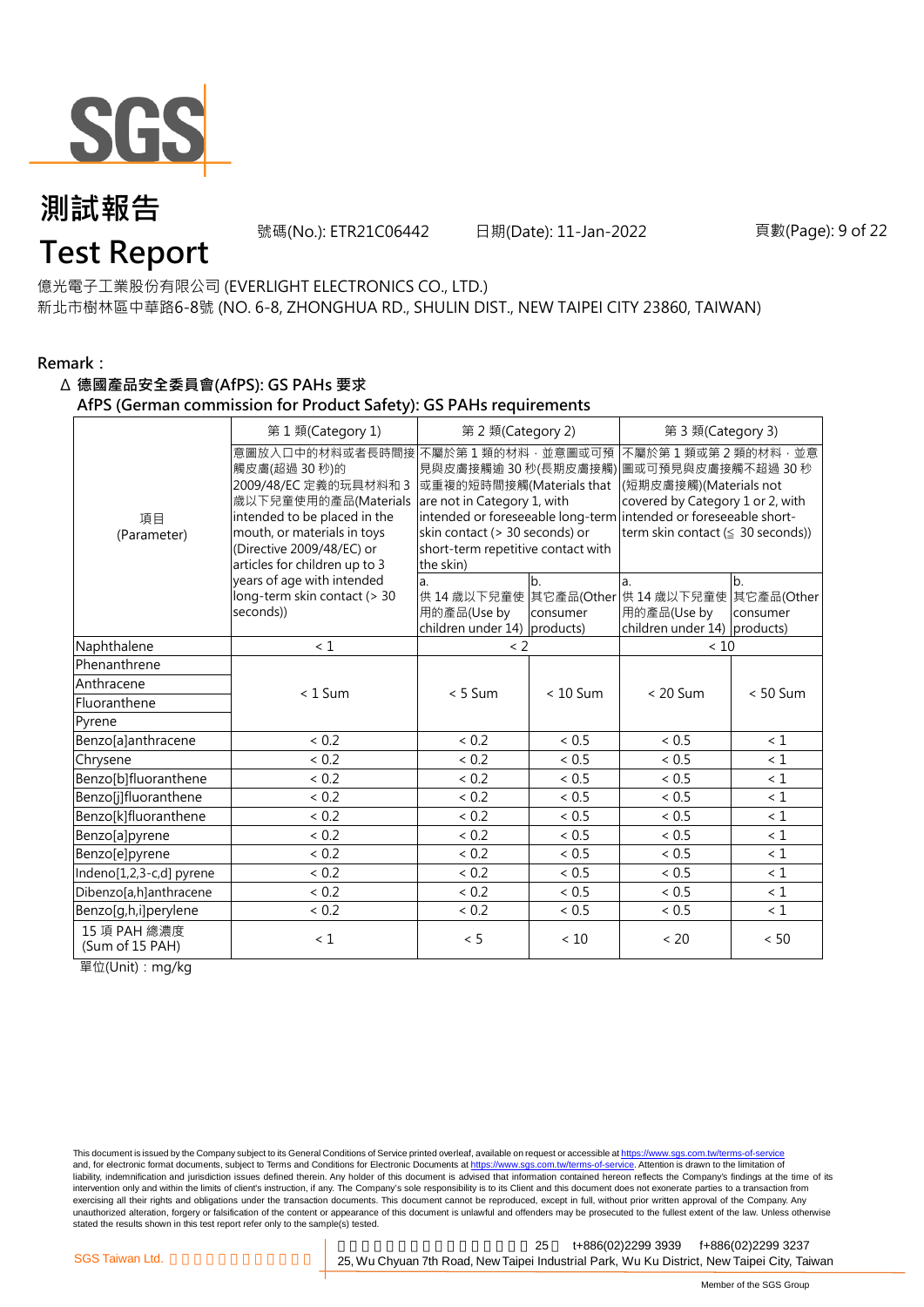

## 號碼(No.): ETR21C06442 日期(Date): 11-Jan-2022 頁數(Page): 10 of 22 **測試報告 Test Report**

億光電子工業股份有限公司 (EVERLIGHT ELECTRONICS CO., LTD.) 新北市樹林區中華路6-8號 (NO. 6-8, ZHONGHUA RD., SHULIN DIST., NEW TAIPEI CITY 23860, TAIWAN)

### **重金屬流程圖 / Analytical flow chart of Heavy Metal**

根據以下的流程圖之條件,樣品已完全溶解。(六價鉻測試方法除外)

These samples were dissolved totally by pre-conditioning method according to below flow chart.  $(Cr^{6+}$  test method excluded)



This document is issued by the Company subject to its General Conditions of Service printed overleaf, available on request or accessible at https://www.sgs.com.tw/terms-of-service and, for electronic format documents, subject to Terms and Conditions for Electronic Documents at https://www.sgs.com.tw/terms-of-service. Attention is drawn to the limitation of liability, indemnification and jurisdiction issues defined therein. Any holder of this document is advised that information contained hereon reflects the Company's findings at the time of its intervention only and within the limits of client's instruction, if any. The Company's sole responsibility is to its Client and this document does not exonerate parties to a transaction from exercising all their rights and obligations under the transaction documents. This document cannot be reproduced, except in full, without prior written approval of the Company. Any<br>unauthorized alteration, forgery or falsif stated the results shown in this test report refer only to the sample(s) tested.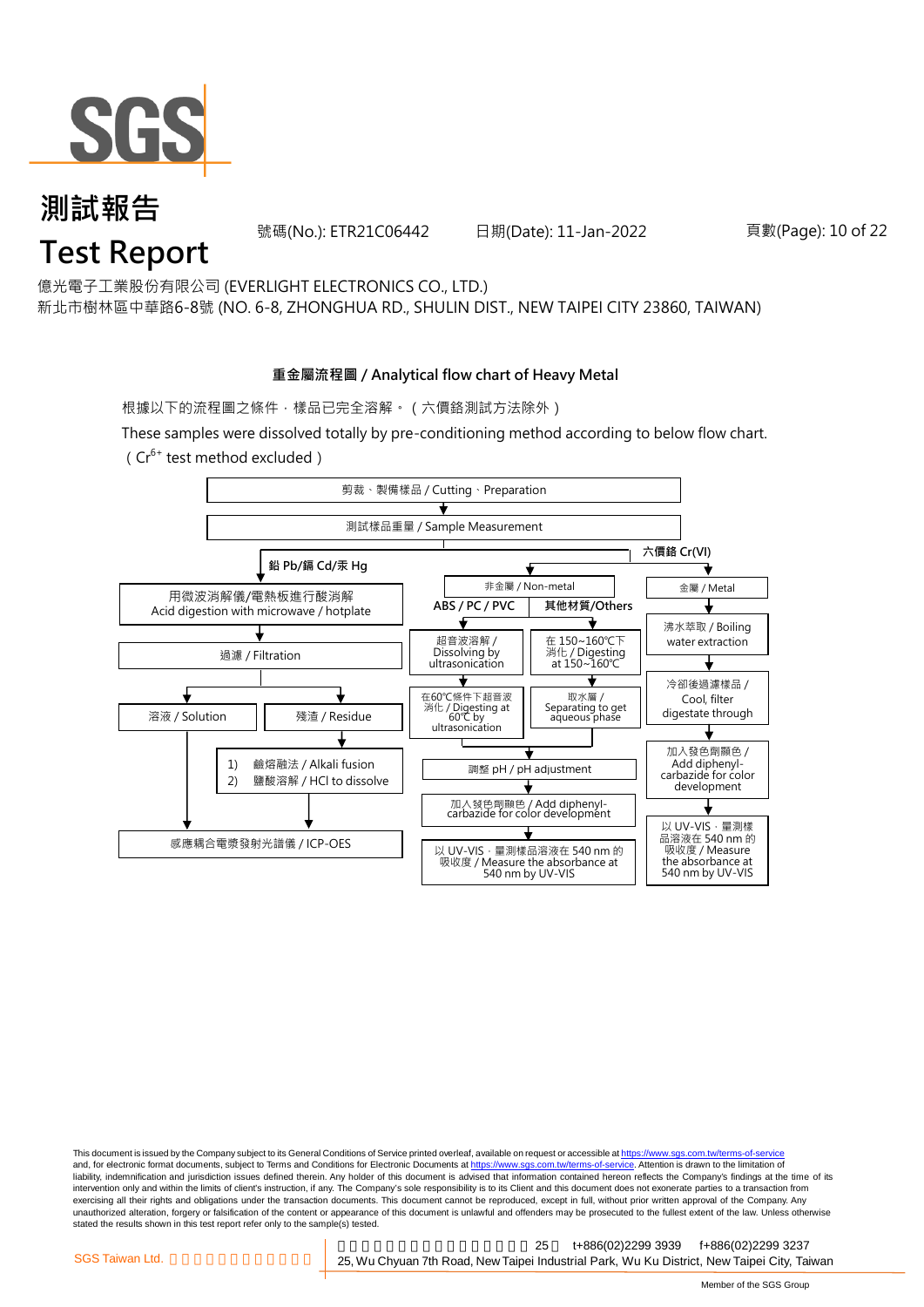

號碼(No.): ETR21C06442 日期(Date): 11-Jan-2022 頁數(Page): 11 of 22

億光電子工業股份有限公司 (EVERLIGHT ELECTRONICS CO., LTD.)

新北市樹林區中華路6-8號 (NO. 6-8, ZHONGHUA RD., SHULIN DIST., NEW TAIPEI CITY 23860, TAIWAN)

### **鍍層重金屬測試流程圖 / Flow Chart of Stripping method for metal analysis**

根據以下的流程圖之條件,樣品之外部鍍層已完全溶解。(六價鉻測試方法除外) / The plating layer of samples were dissolved totally by pre-conditioning method according to below flow chart. ( $Cr^{6+}$  test method excluded)



This document is issued by the Company subject to its General Conditions of Service printed overleaf, available on request or accessible at https://www.sgs.com.tw/terms-of-service and, for electronic format documents, subject to Terms and Conditions for Electronic Documents at https://www.sgs.com.tw/terms-of-service. Attention is drawn to the limitation of liability, indemnification and jurisdiction issues defined therein. Any holder of this document is advised that information contained hereon reflects the Company's findings at the time of its intervention only and within the limits of client's instruction, if any. The Company's sole responsibility is to its Client and this document does not exonerate parties to a transaction from exercising all their rights and obligations under the transaction documents. This document cannot be reproduced, except in full, without prior written approval of the Company. Any<br>unauthorized alteration, forgery or falsif stated the results shown in this test report refer only to the sample(s) tested.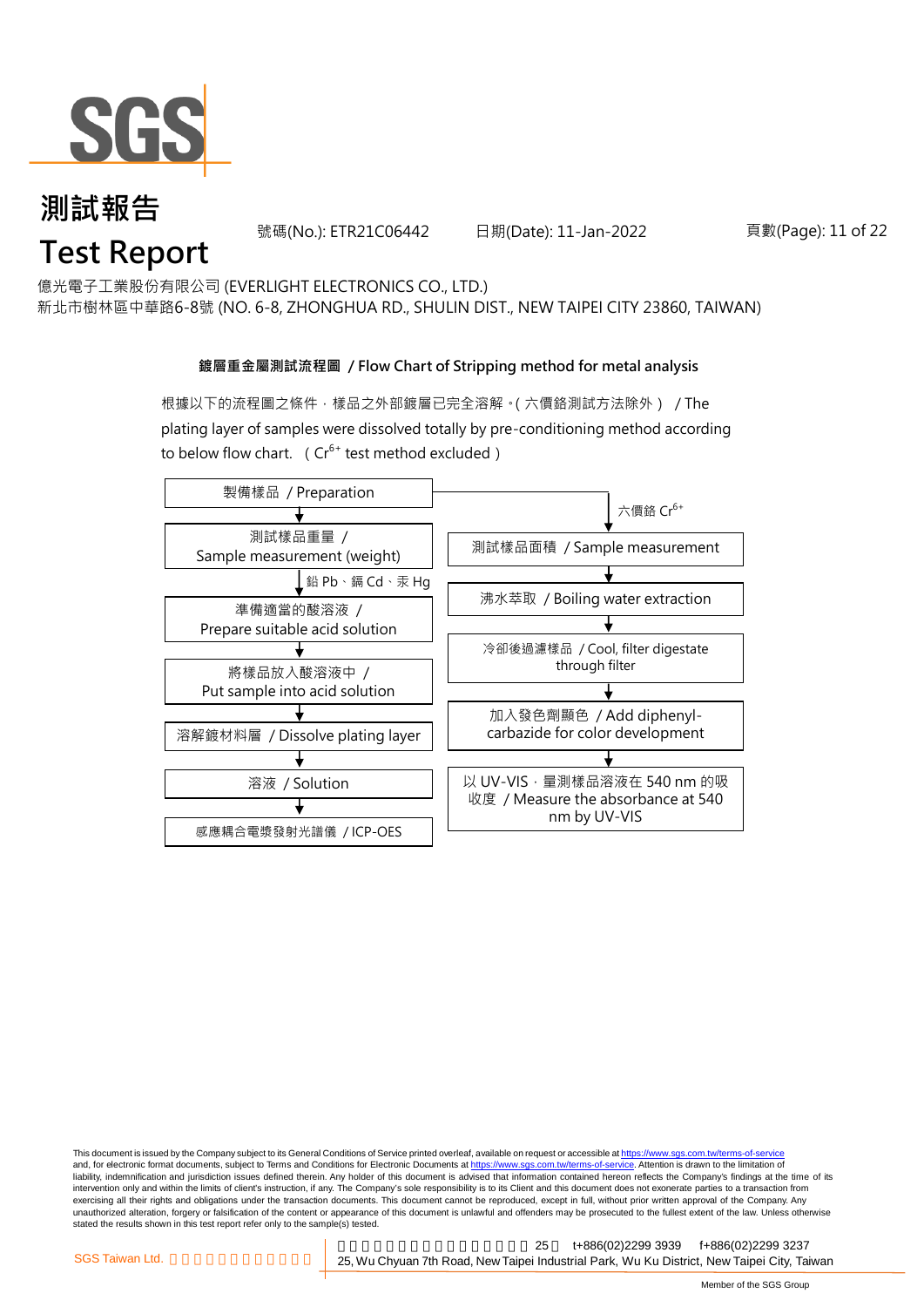

號碼(No.): ETR21C06442 日期(Date): 11-Jan-2022 頁數(Page): 12 of 22

億光電子工業股份有限公司 (EVERLIGHT ELECTRONICS CO., LTD.) 新北市樹林區中華路6-8號 (NO. 6-8, ZHONGHUA RD., SHULIN DIST., NEW TAIPEI CITY 23860, TAIWAN)

### **多溴聯苯/多溴聯苯醚分析流程圖 / Analytical flow chart - PBBs/PBDEs**



This document is issued by the Company subject to its General Conditions of Service printed overleaf, available on request or accessible at https://www.sgs.com.tw/terms-of-service and, for electronic format documents, subject to Terms and Conditions for Electronic Documents at https://www.sgs.com.tw/terms-of-service. Attention is drawn to the limitation of liability, indemnification and jurisdiction issues defined therein. Any holder of this document is advised that information contained hereon reflects the Company's findings at the time of its intervention only and within the limits of client's instruction, if any. The Company's sole responsibility is to its Client and this document does not exonerate parties to a transaction from exercising all their rights and obligations under the transaction documents. This document cannot be reproduced, except in full, without prior written approval of the Company. Any<br>unauthorized alteration, forgery or falsif stated the results shown in this test report refer only to the sample(s) tested.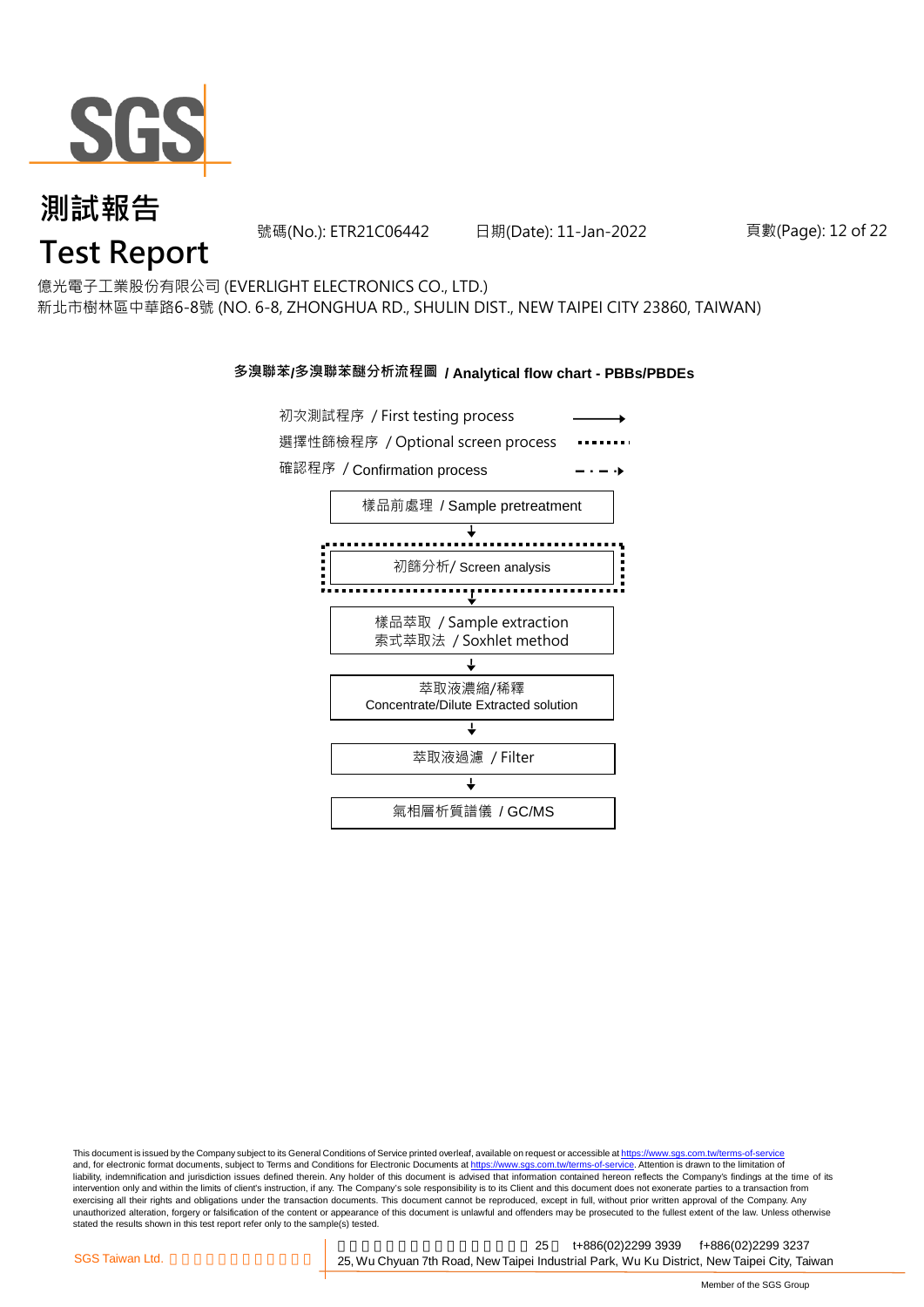

號碼(No.): ETR21C06442 日期(Date): 11-Jan-2022 頁數(Page): 13 of 22

## **Test Report**

億光電子工業股份有限公司 (EVERLIGHT ELECTRONICS CO., LTD.) 新北市樹林區中華路6-8號 (NO. 6-8, ZHONGHUA RD., SHULIN DIST., NEW TAIPEI CITY 23860, TAIWAN)

### **可塑劑分析流程圖 / Analytical flow chart - Phthalate**





This document is issued by the Company subject to its General Conditions of Service printed overleaf, available on request or accessible at <u>https://www.sgs.com.tw/terms-of-service</u><br>and, for electronic format documents, su liability, indemnification and jurisdiction issues defined therein. Any holder of this document is advised that information contained hereon reflects the Company's findings at the time of its intervention only and within the limits of client's instruction, if any. The Company's sole responsibility is to its Client and this document does not exonerate parties to a transaction from exercising all their rights and obligations under the transaction documents. This document cannot be reproduced, except in full, without prior written approval of the Company. Any<br>unauthorized alteration, forgery or falsif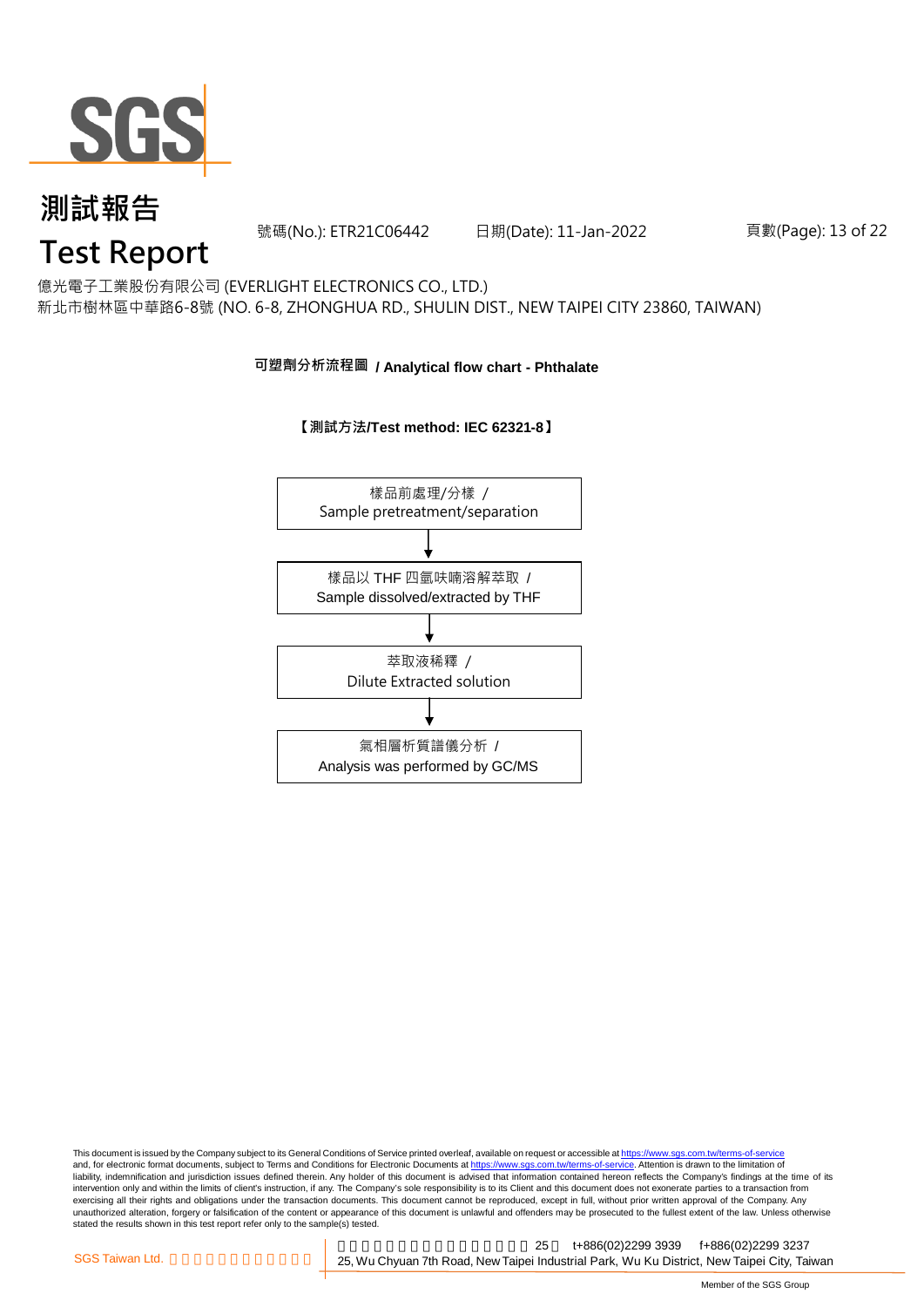

號碼(No.): ETR21C06442 日期(Date): 11-Jan-2022 頁數(Page): 14 of 22

## **Test Report**

億光電子工業股份有限公司 (EVERLIGHT ELECTRONICS CO., LTD.) 新北市樹林區中華路6-8號 (NO. 6-8, ZHONGHUA RD., SHULIN DIST., NEW TAIPEI CITY 23860, TAIWAN)

### **六溴環十二烷分析流程圖 / Analytical flow chart - HBCDD**



This document is issued by the Company subject to its General Conditions of Service printed overleaf, available on request or accessible at <u>https://www.sgs.com.tw/terms-of-service</u><br>and, for electronic format documents, su liability, indemnification and jurisdiction issues defined therein. Any holder of this document is advised that information contained hereon reflects the Company's findings at the time of its intervention only and within the limits of client's instruction, if any. The Company's sole responsibility is to its Client and this document does not exonerate parties to a transaction from exercising all their rights and obligations under the transaction documents. This document cannot be reproduced, except in full, without prior written approval of the Company. Any<br>unauthorized alteration, forgery or falsif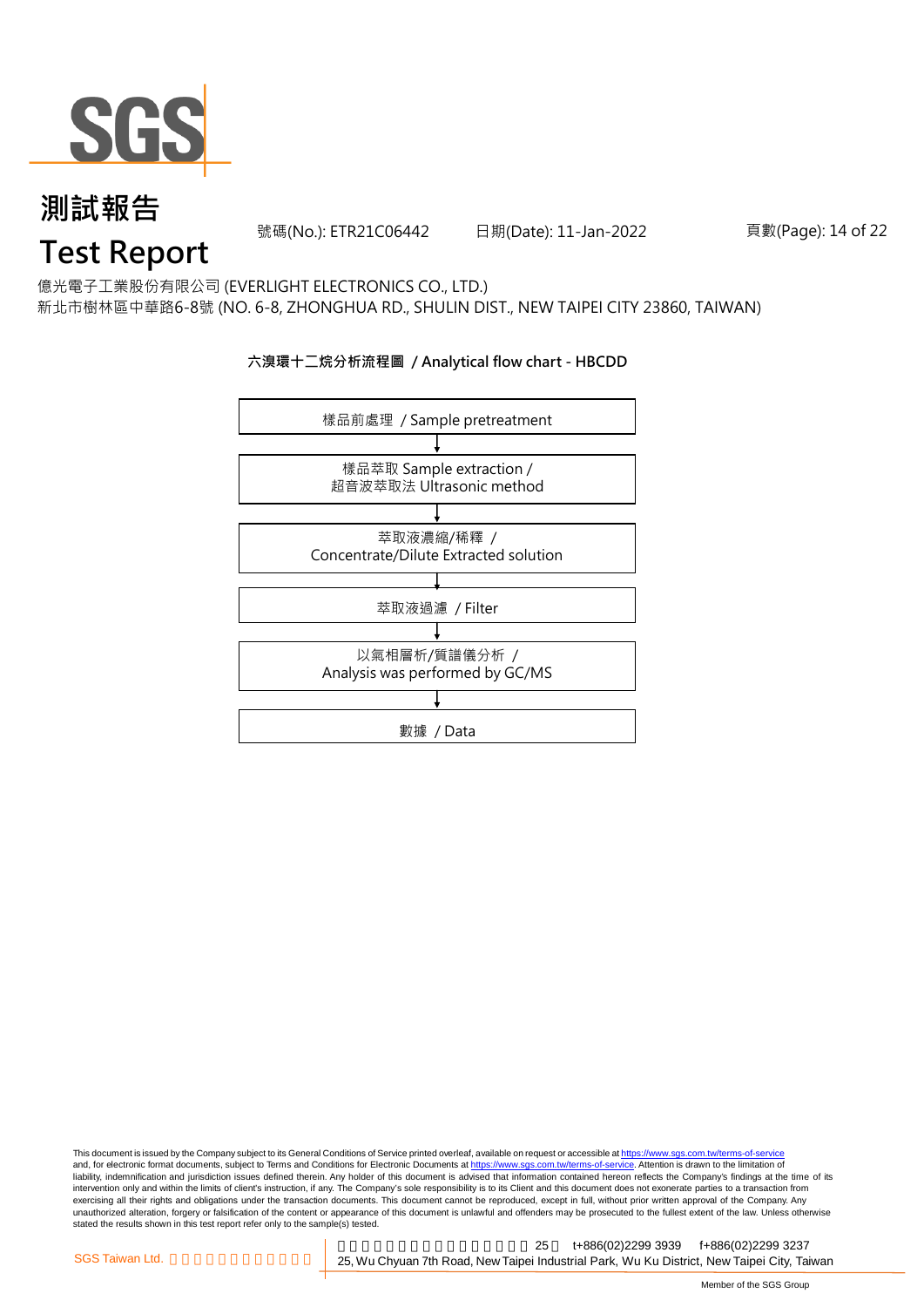

號碼(No.): ETR21C06442 日期(Date): 11-Jan-2022 頁數(Page): 15 of 22

## **Test Report**

億光電子工業股份有限公司 (EVERLIGHT ELECTRONICS CO., LTD.) 新北市樹林區中華路6-8號 (NO. 6-8, ZHONGHUA RD., SHULIN DIST., NEW TAIPEI CITY 23860, TAIWAN)



### **鹵素分析流程圖 / Analytical flow chart - Halogen**

This document is issued by the Company subject to its General Conditions of Service printed overleaf, available on request or accessible at <u>https://www.sgs.com.tw/terms-of-service</u><br>and, for electronic format documents, su liability, indemnification and jurisdiction issues defined therein. Any holder of this document is advised that information contained hereon reflects the Company's findings at the time of its intervention only and within the limits of client's instruction, if any. The Company's sole responsibility is to its Client and this document does not exonerate parties to a transaction from exercising all their rights and obligations under the transaction documents. This document cannot be reproduced, except in full, without prior written approval of the Company. Any<br>unauthorized alteration, forgery or falsif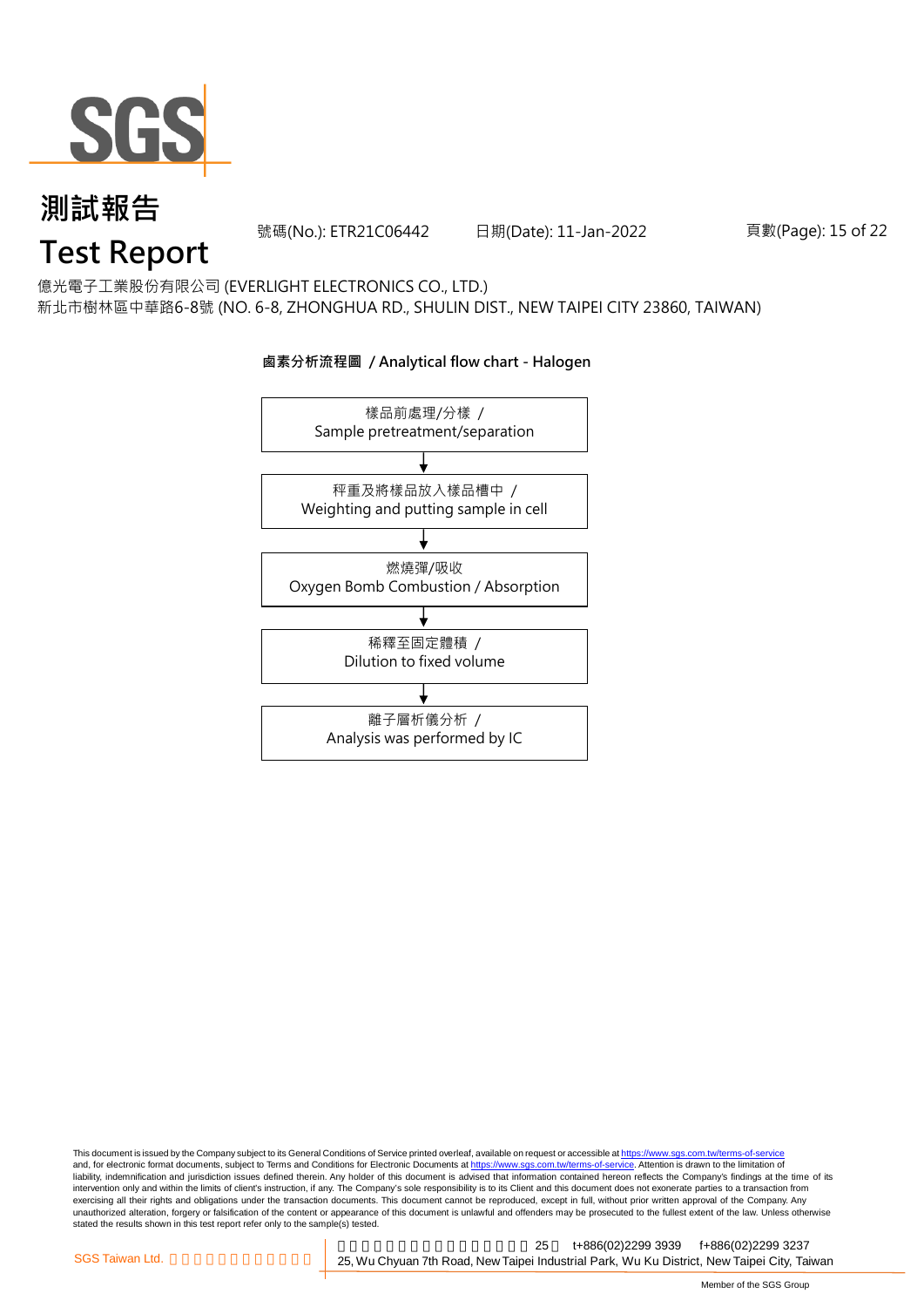

號碼(No.): ETR21C06442 日期(Date): 11-Jan-2022 頁數(Page): 16 of 22

# **Test Report**

億光電子工業股份有限公司 (EVERLIGHT ELECTRONICS CO., LTD.) 新北市樹林區中華路6-8號 (NO. 6-8, ZHONGHUA RD., SHULIN DIST., NEW TAIPEI CITY 23860, TAIWAN)

## **全氟化合物(包含全氟辛酸/全氟辛烷磺酸/其相關化合物等等)分析流程圖 / Analytical flow chart – PFAS (including PFOA/PFOS/its related compound, etc.)**



This document is issued by the Company subject to its General Conditions of Service printed overleaf, available on request or accessible at https://www.sgs.com.tw/terms-of-service and, for electronic format documents, subject to Terms and Conditions for Electronic Documents at https://www.sgs.com.tw/terms-of-service. Attention is drawn to the limitation of liability, indemnification and jurisdiction issues defined therein. Any holder of this document is advised that information contained hereon reflects the Company's findings at the time of its intervention only and within the limits of client's instruction, if any. The Company's sole responsibility is to its Client and this document does not exonerate parties to a transaction from exercising all their rights and obligations under the transaction documents. This document cannot be reproduced, except in full, without prior written approval of the Company. Any<br>unauthorized alteration, forgery or falsif stated the results shown in this test report refer only to the sample(s) tested.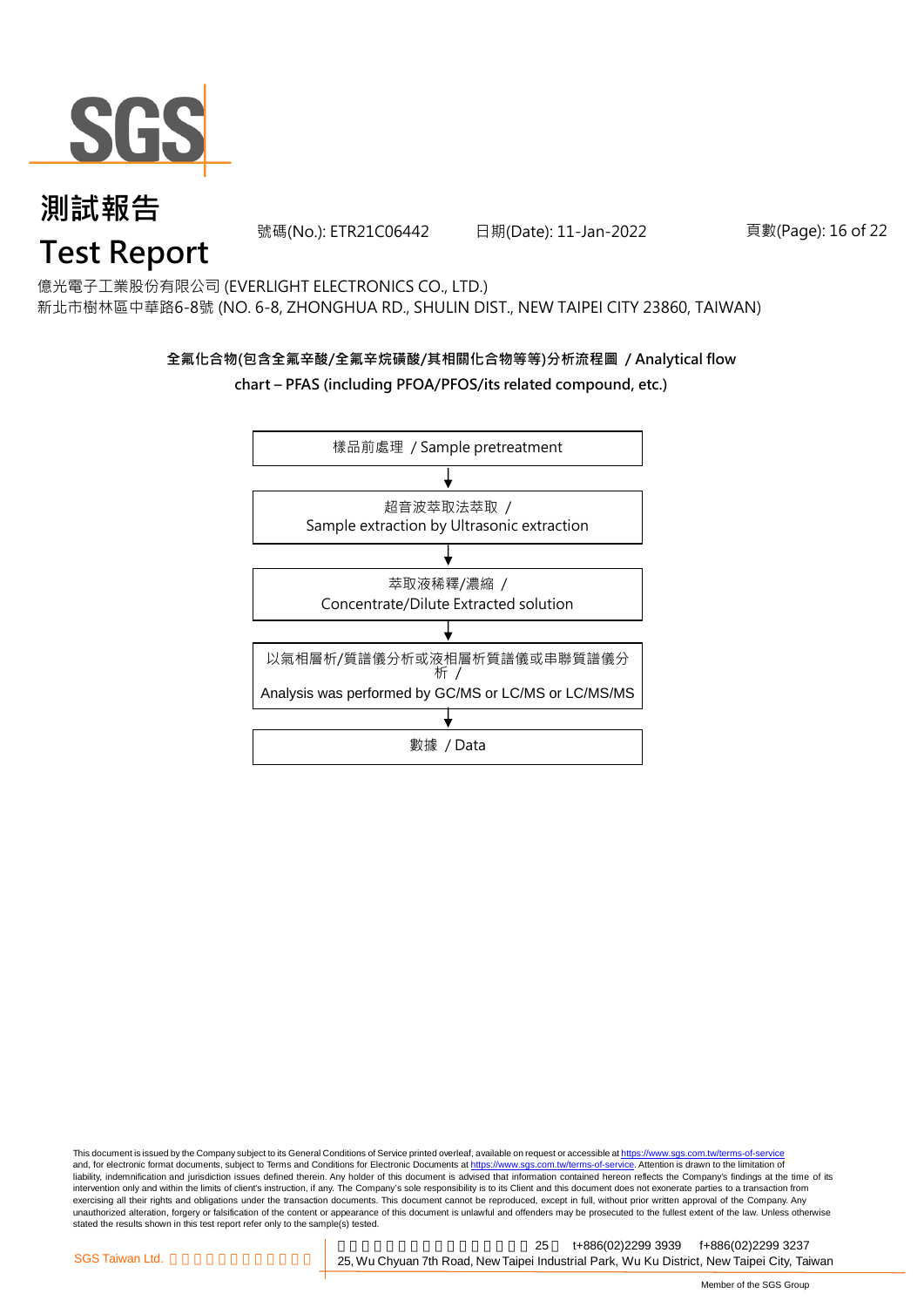

號碼(No.): ETR21C06442 日期(Date): 11-Jan-2022 頁數(Page): 17 of 22

## **Test Report**

億光電子工業股份有限公司 (EVERLIGHT ELECTRONICS CO., LTD.) 新北市樹林區中華路6-8號 (NO. 6-8, ZHONGHUA RD., SHULIN DIST., NEW TAIPEI CITY 23860, TAIWAN)



This document is issued by the Company subject to its General Conditions of Service printed overleaf, available on request or accessible at <u>https://www.sgs.com.tw/terms-of-service</u><br>and, for electronic format documents, su liability, indemnification and jurisdiction issues defined therein. Any holder of this document is advised that information contained hereon reflects the Company's findings at the time of its intervention only and within the limits of client's instruction, if any. The Company's sole responsibility is to its Client and this document does not exonerate parties to a transaction from exercising all their rights and obligations under the transaction documents. This document cannot be reproduced, except in full, without prior written approval of the Company. Any<br>unauthorized alteration, forgery or falsif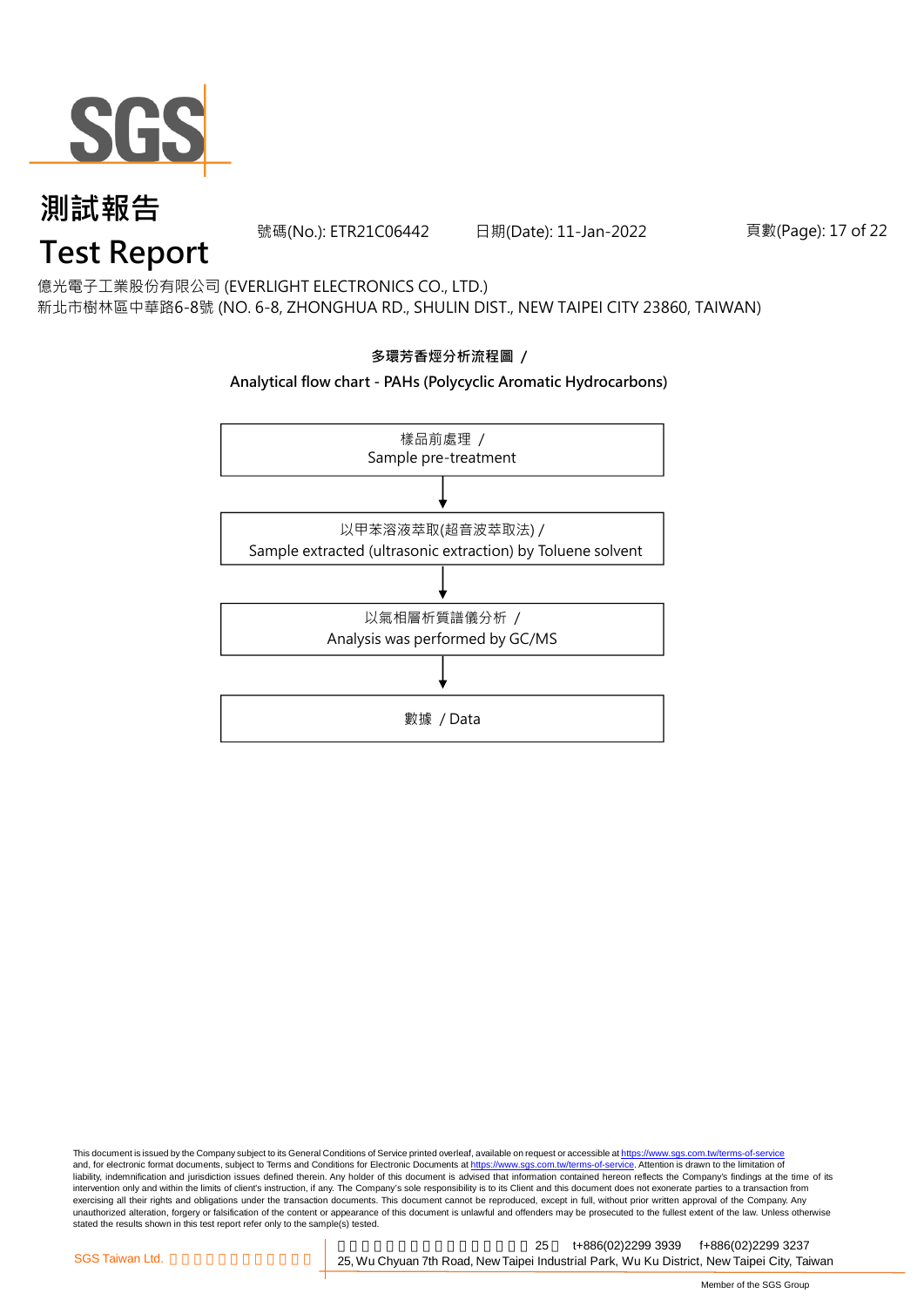

號碼(No.): ETR21C06442 日期(Date): 11-Jan-2022 頁數(Page): 18 of 22

億光電子工業股份有限公司 (EVERLIGHT ELECTRONICS CO., LTD.)

新北市樹林區中華路6-8號 (NO. 6-8, ZHONGHUA RD., SHULIN DIST., NEW TAIPEI CITY 23860, TAIWAN)

### **元素(含重金屬)分析流程圖 / Analytical flow chart of Elements (Heavy metal included)**

根據以下的流程圖之條件,樣品已完全溶解。

These samples were dissolved totally by pre-conditioning method according to below flow chart.

【參考方法/Reference method: US EPA 3051A、US EPA 3052】



\* US EPA 3051A 方法未添加氫氟酸 / US EPA 3051A method does not add HF.

This document is issued by the Company subject to its General Conditions of Service printed overleaf, available on request or accessible at https://www.sgs.com.tw/terms-of-service and, for electronic format documents, subject to Terms and Conditions for Electronic Documents at https://www.sgs.com.tw/terms-of-service. Attention is drawn to the limitation of liability, indemnification and jurisdiction issues defined therein. Any holder of this document is advised that information contained hereon reflects the Company's findings at the time of its intervention only and within the limits of client's instruction, if any. The Company's sole responsibility is to its Client and this document does not exonerate parties to a transaction from exercising all their rights and obligations under the transaction documents. This document cannot be reproduced, except in full, without prior written approval of the Company. Any<br>unauthorized alteration, forgery or falsif stated the results shown in this test report refer only to the sample(s) tested.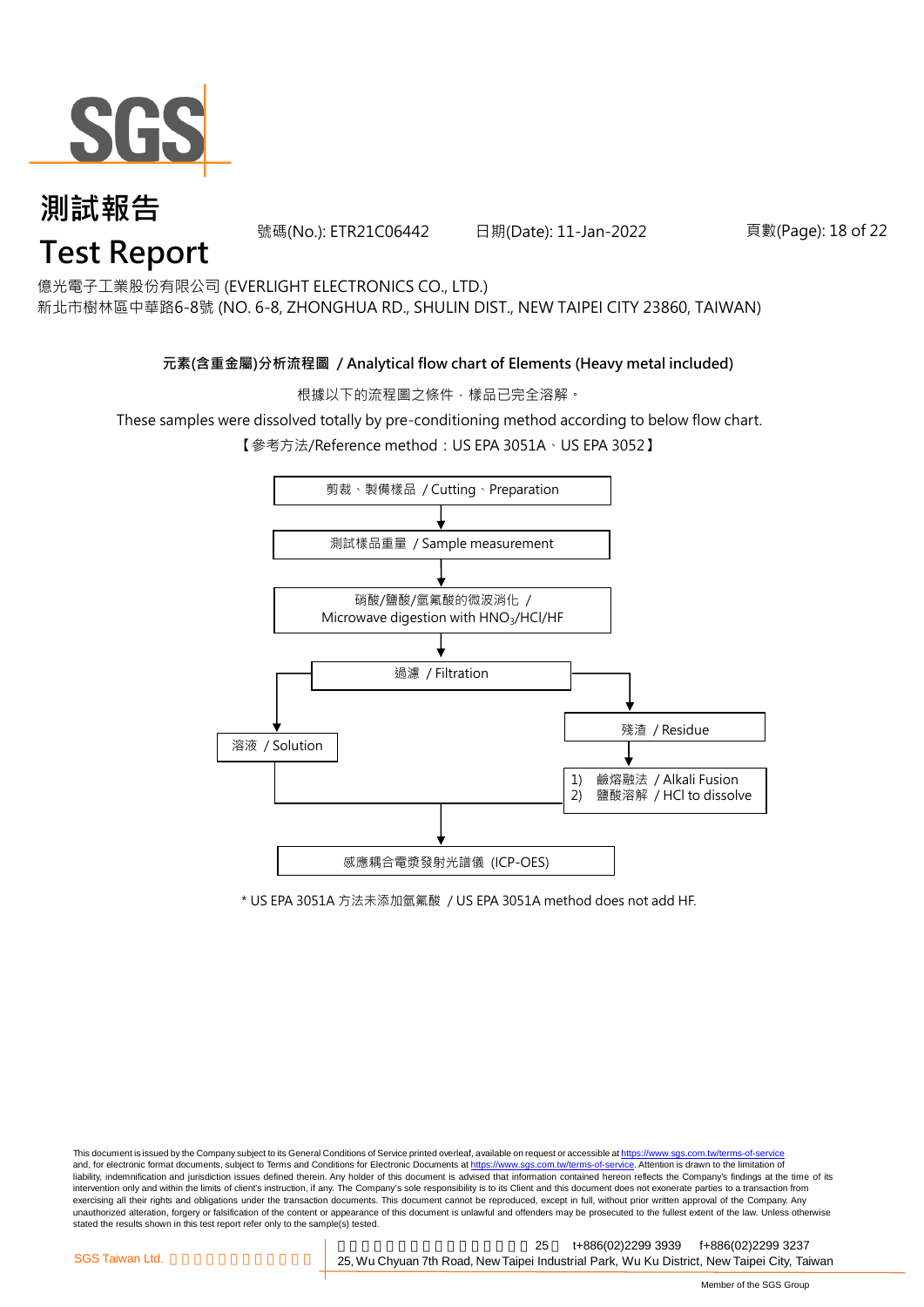

號碼(No.): ETR21C06442 日期(Date): 11-Jan-2022 頁數(Page): 19 of 22

億光電子工業股份有限公司 (EVERLIGHT ELECTRONICS CO., LTD.)

新北市樹林區中華路6-8號 (NO. 6-8, ZHONGHUA RD., SHULIN DIST., NEW TAIPEI CITY 23860, TAIWAN)

### **元素以 ICP-OES 分析的消化流程圖**

### **(Flow Chart of digestion for the elements analysis performed by ICP-OES)**

根據以下的流程圖之條件,樣品已完全溶解。 / These samples were dissolved totally by pre-conditioning method according to below flow chart.



This document is issued by the Company subject to its General Conditions of Service printed overleaf, available on request or accessible at https://www.sgs.com.tw/terms-of-service and, for electronic format documents, subject to Terms and Conditions for Electronic Documents at https://www.sgs.com.tw/terms-of-service. Attention is drawn to the limitation of liability, indemnification and jurisdiction issues defined therein. Any holder of this document is advised that information contained hereon reflects the Company's findings at the time of its intervention only and within the limits of client's instruction, if any. The Company's sole responsibility is to its Client and this document does not exonerate parties to a transaction from exercising all their rights and obligations under the transaction documents. This document cannot be reproduced, except in full, without prior written approval of the Company. Any<br>unauthorized alteration, forgery or falsif stated the results shown in this test report refer only to the sample(s) tested.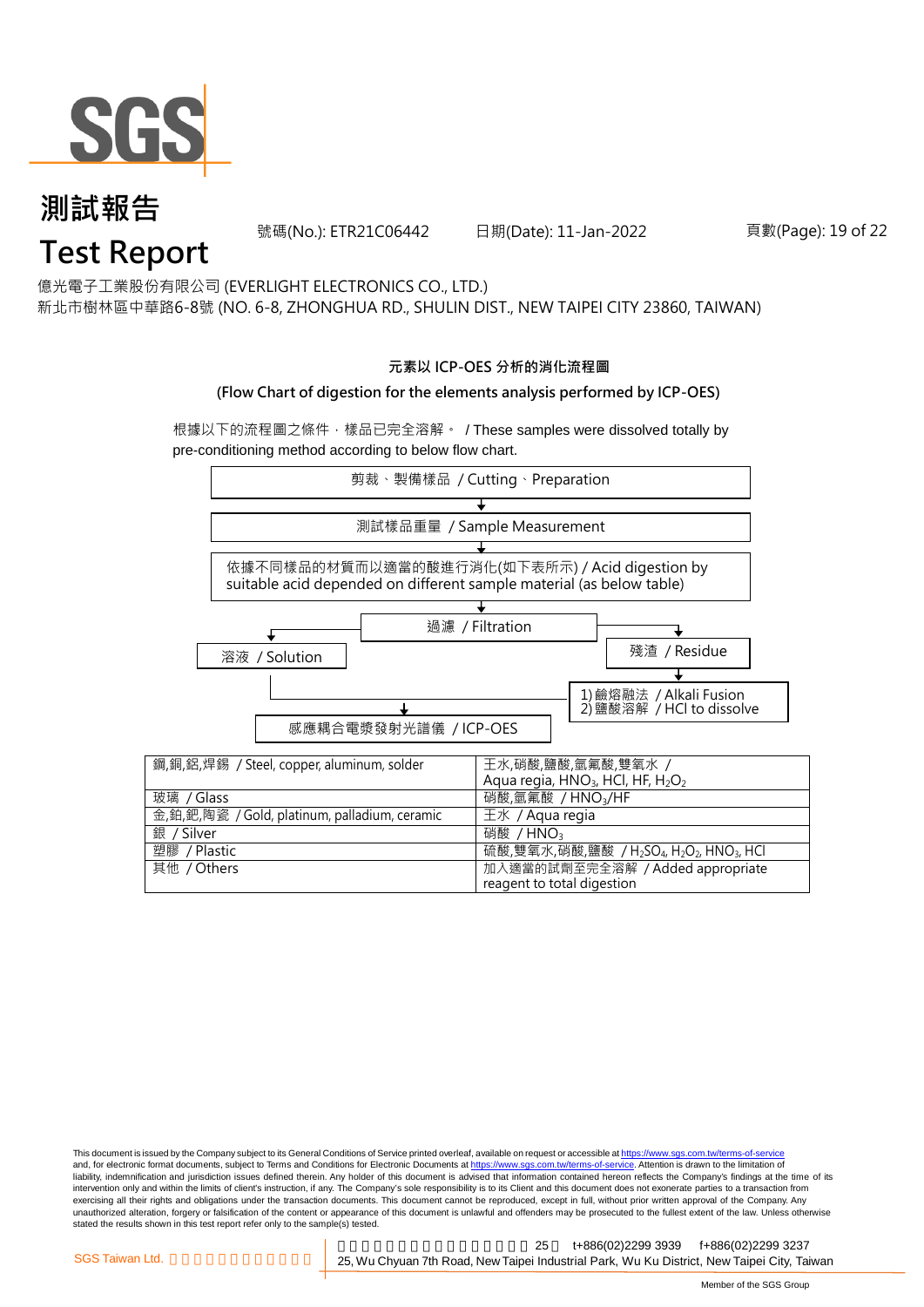

號碼(No.): ETR21C06442 日期(Date): 11-Jan-2022 頁數(Page): 20 of 22

# **Test Report**

億光電子工業股份有限公司 (EVERLIGHT ELECTRONICS CO., LTD.) 新北市樹林區中華路6-8號 (NO. 6-8, ZHONGHUA RD., SHULIN DIST., NEW TAIPEI CITY 23860, TAIWAN)

> **\* 照片中如有箭頭標示,則表示為實際檢測之樣品/部位. \* (The tested sample / part is marked by an arrow if it's shown on the photo.)**



ETR21C06442 NO.1



This document is issued by the Company subject to its General Conditions of Service printed overleaf, available on request or accessible at <u>https://www.sgs.com.tw/terms-of-service</u><br>and, for electronic format documents, su liability, indemnification and jurisdiction issues defined therein. Any holder of this document is advised that information contained hereon reflects the Company's findings at the time of its intervention only and within the limits of client's instruction, if any. The Company's sole responsibility is to its Client and this document does not exonerate parties to a transaction from exercising all their rights and obligations under the transaction documents. This document cannot be reproduced, except in full, without prior written approval of the Company. Any<br>unauthorized alteration, forgery or falsif stated the results shown in this test report refer only to the sample(s) tested.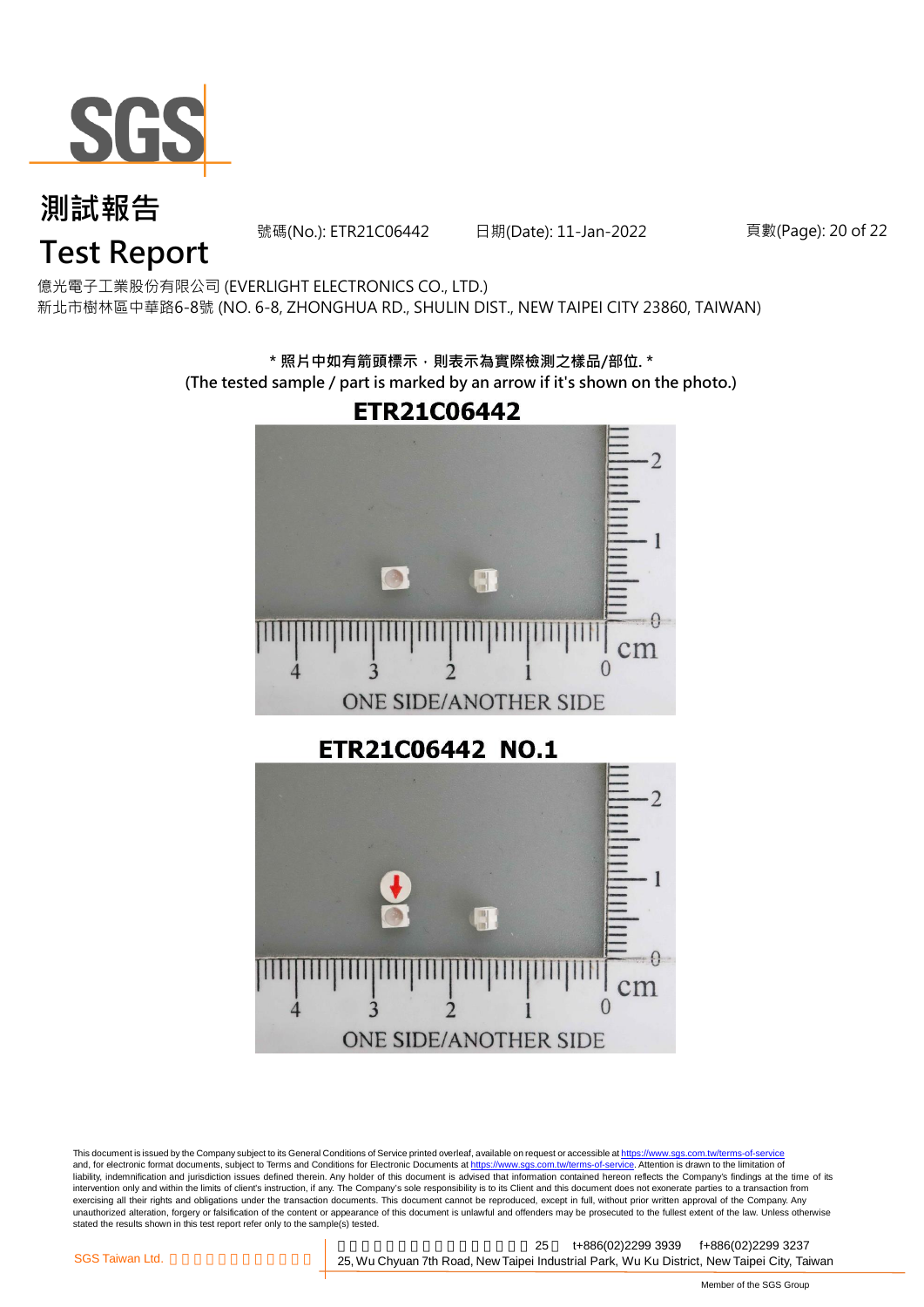

號碼(No.): ETR21C06442 日期(Date): 11-Jan-2022 頁數(Page): 21 of 22

## **Test Report**

億光電子工業股份有限公司 (EVERLIGHT ELECTRONICS CO., LTD.) 新北市樹林區中華路6-8號 (NO. 6-8, ZHONGHUA RD., SHULIN DIST., NEW TAIPEI CITY 23860, TAIWAN)



ETR21C06442 NO.3



This document is issued by the Company subject to its General Conditions of Service printed overleaf, available on request or accessible at <u>https://www.sgs.com.tw/terms-of-service</u><br>and, for electronic format documents, su liability, indemnification and jurisdiction issues defined therein. Any holder of this document is advised that information contained hereon reflects the Company's findings at the time of its intervention only and within the limits of client's instruction, if any. The Company's sole responsibility is to its Client and this document does not exonerate parties to a transaction from exercising all their rights and obligations under the transaction documents. This document cannot be reproduced, except in full, without prior written approval of the Company. Any<br>unauthorized alteration, forgery or falsif